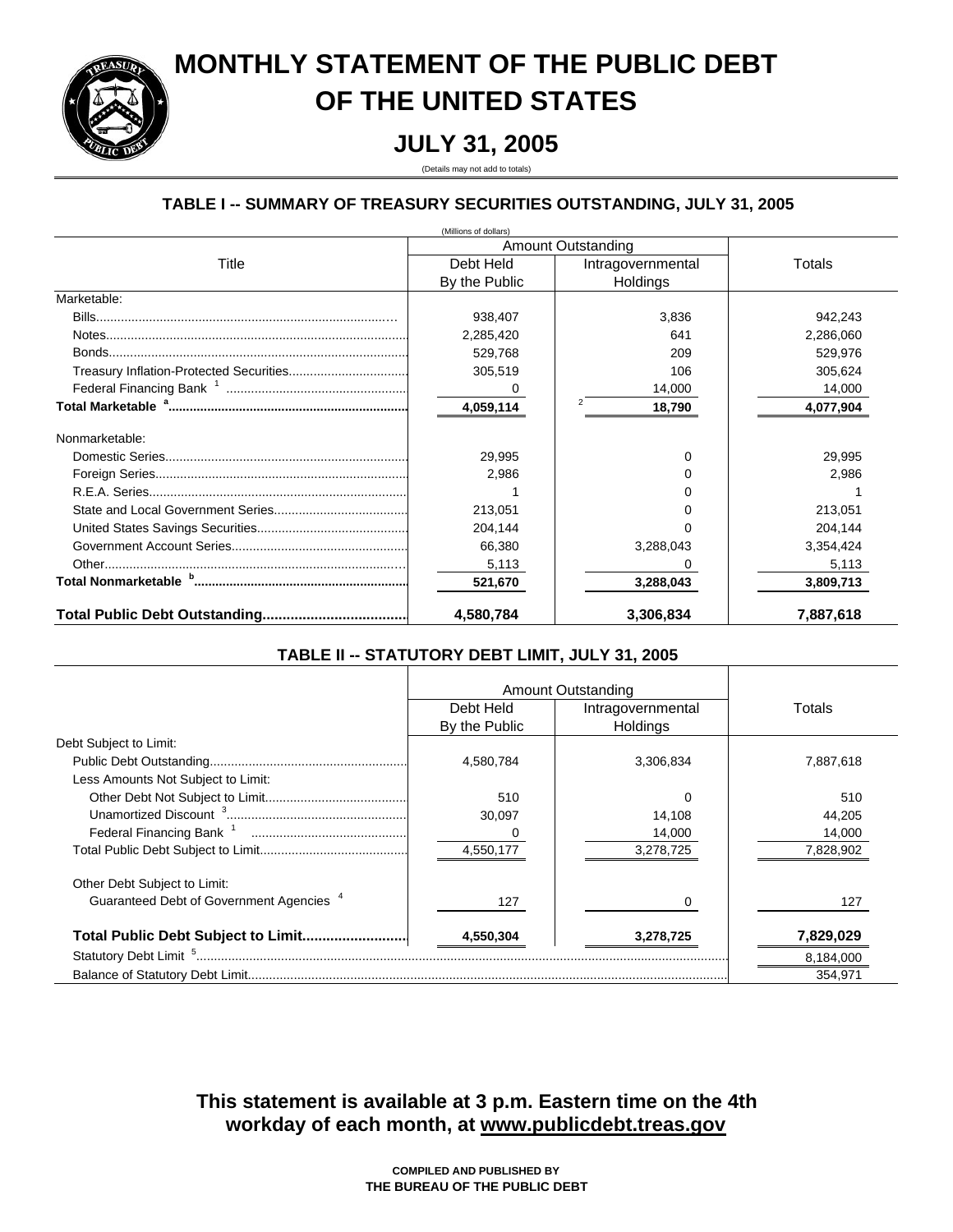|                                            | Loan Description                                               | Issue<br>Date        | Payable              | Callable | Interest<br>Payable        | Amount in Millions of Dollars |                            |                    |
|--------------------------------------------|----------------------------------------------------------------|----------------------|----------------------|----------|----------------------------|-------------------------------|----------------------------|--------------------|
|                                            |                                                                |                      |                      |          |                            | Issued                        | (Retired) / Inflation Adj. | Outstanding        |
|                                            |                                                                |                      |                      |          |                            |                               |                            |                    |
| Marketable:                                | 6 d                                                            |                      |                      |          |                            |                               |                            |                    |
| Treasury Bills (Maturity Value):<br>CUSIP: | Yield:                                                         |                      |                      |          |                            |                               |                            |                    |
| 912795 VK4                                 | 2.710                                                          | 02/03/05             | 08/04/05             |          | 08/04/05                   | 23,204                        | 0                          | 61,236             |
|                                            | 2.870                                                          | 05/05/05             |                      |          |                            | 21,647                        |                            |                    |
|                                            | 3.000                                                          | 07/07/05             |                      |          |                            | 16,385                        |                            |                    |
| 912795 VL2                                 | 2.710<br>2.850                                                 | 02/10/05<br>05/12/05 | 08/11/05             |          | 08/11/05                   | 23,193<br>21,779              | 0                          | 63,429             |
|                                            | 2.960                                                          | 07/14/05             |                      |          |                            | 18,456                        |                            |                    |
| 912795 VM0                                 | 2.760                                                          | 02/17/05             | 08/18/05             |          | 08/18/05                   | 23,209                        | 0                          | 63,527             |
|                                            | 2.800                                                          | 05/19/05             |                      |          |                            | 22,870                        |                            |                    |
| 912795 VN8                                 | 3.065                                                          | 07/21/05             |                      |          | 08/25/05                   | 17,448                        | 0                          |                    |
|                                            | 2.850<br>2.895                                                 | 02/24/05<br>05/26/05 | 08/25/05             |          |                            | 24,230<br>24,305              |                            | 64,756             |
|                                            | 3.190                                                          | 07/28/05             |                      |          |                            | 16,221                        |                            |                    |
| 912757 VP3                                 | 2.925                                                          | 03/03/05             | 09/01/05             |          | 09/01/05                   | 24,254                        | 0                          | 48,990             |
|                                            | 2.935                                                          | 06/02/05             |                      |          |                            | 24,736                        |                            |                    |
| 912795 VQ1                                 | 2.935<br>2.965                                                 | 03/10/05<br>06/09/05 | 09/08/05             |          | 09/08/05                   | 24,368<br>25,062              | 0                          | 49,430             |
| 912795 VR9                                 | 3.000                                                          | 03/17/05             | 09/15/05             |          | 09/15/05                   | 24,209                        | 0                          | 49,179             |
|                                            | 2.975                                                          | 06/16/05             |                      |          |                            | 24,970                        |                            |                    |
| 912795 VS7                                 | 3.035                                                          | 03/24/05             | 09/22/05             |          | 09/22/05                   | 24,278                        | 0                          | 48,227             |
| 912795 VT5                                 | 2.965                                                          | 06/23/05             |                      |          |                            | 23,948                        |                            |                    |
|                                            | 3.090<br>3.080                                                 | 03/31/05<br>06/30/05 | 09/29/05             |          | 09/29/05                   | 23,019<br>23,619              | 0                          | 46,639             |
| 912795 VU2                                 | 3.035                                                          | 04/07/05             | 10/06/05             |          | 10/06/05                   | 21,842                        | 0                          | 45,443             |
|                                            | 3.145                                                          | 07/07/05             |                      |          |                            | 23,601                        |                            |                    |
| 912795 VV0                                 | 3.065                                                          | 04/14/05             | 10/13/05             |          | 10/13/05                   | 20,518                        | 0                          | 44,846             |
| 912795 VW8                                 | 3.135<br>3.040                                                 | 07/14/05<br>04/21/05 | 10/20/05             |          | 10/20/05                   | 24,329<br>19,411              | 0                          | 44,582             |
|                                            | 3.220                                                          | 07/21/05             |                      |          |                            | 25,171                        |                            |                    |
| 912795 VX6                                 | 3.090                                                          | 04/28/05             | 10/27/05             |          | 10/27/05                   | 19,355                        | 0                          | 45,559             |
|                                            | 3.345                                                          | 07/28/05             |                      |          |                            | 26,205                        |                            |                    |
| 912795 VY4                                 | 3.085                                                          | 05/05/05             | 11/03/05             |          | 11/03/05                   | 18,218                        | 0<br>0                     | 18,218             |
| 912795 VZ1<br>912795 WA5                   | 3.120<br>3.070                                                 | 05/12/05<br>05/19/05 | 11/10/05<br>11/17/05 |          | 11/10/05<br>11/17/05       | 18,285<br>19,543              | 0                          | 18,285<br>19,543   |
| 912795 WB3                                 | 3.110                                                          | 05/26/05             | 11/25/05             |          | 11/25/05                   | 20,796                        | 0                          | 20,796             |
| 912795 WC1                                 | 3.080                                                          | 06/02/05             | 12/01/05             |          | 12/01/05                   | 20,996                        | 0                          | 20,996             |
| 912795 WD9                                 | 3.060                                                          | 06/09/05             | 12/08/05             |          | 12/08/05                   | 21,182                        | 0                          | 21,182             |
| 912795 WE7<br>912795 WF4                   | 3.120<br>3.175                                                 | 06/16/05<br>06/23/05 | 12/15/05<br>12/22/05 |          | 12/15/05<br>12/22/05       | 21,072                        | 0<br>0                     | 21,072<br>19,857   |
| 912795 WG2                                 | 3.220                                                          | 06/30/05             | 12/29/05             |          | 12/29/05                   | 19,857<br>19,786              | 0                          | 19,786             |
| 912795 WH0                                 | 3.325                                                          | 07/07/05             | 01/05/06             |          | 01/05/06                   | 19,883                        | 0                          | 19,883             |
| 912795 WJ6                                 | 3.355                                                          | 07/14/05             | 01/12/06             |          | 01/12/06                   | 21,019                        | 0                          | 21,019             |
| 912795 WK3<br>912795 WL1                   | 3.420                                                          | 07/21/05             | 01/19/06             |          | 01/19/06                   | 22,291                        | 0<br>0                     | 22,291             |
|                                            | 3.540                                                          | 07/28/05             | 01/26/06             |          | 01/26/06                   | 23,473                        |                            | 23,473             |
|                                            | Total Unmatured Treasury Bills<br>Total Matured Treasury Bills | .                    |                      | .        |                            | 942,243<br>$\star$            | $\mathbf 0$<br>0           | 942,243<br>$\star$ |
|                                            |                                                                | .                    | .                    |          |                            | 942,243                       | 0                          | 942,243            |
|                                            | 7 e                                                            |                      |                      |          |                            |                               |                            |                    |
| <b>Treasury Notes:</b>                     |                                                                |                      |                      |          |                            |                               |                            |                    |
| CUSIP:                                     | Series:<br>Interest Rate:                                      |                      |                      |          |                            |                               |                            |                    |
| 912827 U83                                 | С<br>6.500                                                     | 08/15/95             | 08/15/05             |          | 02/15-08/15                | 15,003                        | 0                          | 15,003             |
| 912828 BJ8<br>912828 BL3                   | P<br>2.000<br>1.625<br>Q                                       | 09/02/03<br>09/30/03 | 08/31/05<br>09/30/05 |          | 02/29-08/31<br>03/31-09/30 | 30,592<br>31,539              | 0<br>0                     | 30,592<br>31,539   |
| 912828 BN9                                 | 1.625<br>R                                                     | 10/31/03             | 10/31/05             |          | 04/30-10/31                | 32,368                        | 0                          | 32,368             |
| 912827 V82                                 | 5.875<br>D                                                     | 11/24/95             | 11/15/05             |          | 05/15-11/15                | 15,210                        | 0                          | 15,210             |
| 912827 6N7                                 | F<br>5.750                                                     | 11/15/00             | 11/15/05             |          | 05/15-11/15                | 28,063                        | 0                          | 28,063             |
| 912828 BS8                                 | S<br>1.875                                                     | 12/01/03             | 11/30/05             |          | 05/31-11/30<br>06/30-12/31 | 32,204                        | 0                          | 32,204             |
| 912828 BU3<br>912828 BX7                   | Т<br>1.875<br>Κ<br>1.875                                       | 12/31/03<br>02/02/04 | 12/31/05<br>01/31/06 |          | 07/31-01/31                | 33,996<br>32,533              | 0<br>0                     | 33,996<br>32,533   |
| 912827 W81                                 | 5.625<br>Α                                                     | 02/15/96             | 02/15/06             |          | 02/15-08/15                | 15,514                        | 0                          | 15,514             |
| 912828 CB4                                 | 1.625<br>L                                                     | 03/01/04             | 02/28/06             |          | 08/31-02/28                | 34,002                        | 0                          | 34,002             |
| 912828 CD0                                 | 1.500<br>М                                                     | 03/31/04             | 03/31/06             |          | 09/30-03/31                | 34,339                        | 0                          | 34,339             |
| 912828 CF5                                 | 2.250<br>N                                                     | 04/30/04             | 04/30/06             |          | 10/31-04/30                | 34,335                        | 0                          | 34,335             |
| 912827 X80<br>912827 6X5                   | В<br>6.875<br>Е<br>4.625                                       | 05/15/96<br>05/15/01 | 05/15/06<br>05/15/06 |          | 11/15-05/15<br>11/15-05/15 | 16,015<br>27,798              | 0<br>0                     | 16,015<br>27,798   |
| 912828 AY6                                 | 2.000<br>G                                                     | 05/15/03             | 05/15/06             |          | 11/15-05/15                | 22,392                        | 0                          | 22,392             |
| 912828 CK4                                 | P<br>2.500                                                     | 06/01/04             | 05/31/06             |          | 11/30-05/31                | 31,308                        | 0                          | 31,308             |
| 912828 CM0                                 | 2.750<br>Q                                                     | 06/30/04             | 06/30/06             |          | 12/31-06/30                | 32,588                        | 0                          | 32,588             |
| 912827 Y55                                 | 7.000<br>С                                                     | 07/15/96             | 07/15/06             |          | 01/15-07/15                | 22,740                        | 0                          | 22,740             |
| 912828 CQ1                                 | 2.750<br>R                                                     | 08/02/04             | 07/31/06             |          | 01/31-07/31                | 31,011                        | 0<br>0                     | 31,011             |
| 912828 BF6<br>912828 CU2                   | н<br>2.375<br>S<br>2.375                                       | 08/15/03<br>08/31/04 | 08/15/06<br>08/31/06 |          | 02/15-08/15<br>02/28-08/31 | 27,909<br>31,814              | 0                          | 27,909<br>31,814   |
| 912828 CW8                                 | 2.500<br>Т                                                     | 09/30/04             | 09/30/06             |          | 03/31-09/30                | 31,656                        | 0                          | 31,656             |
| 912827 Z62                                 | D<br>6.500                                                     | 10/15/96             | 10/15/06             |          | 04/15-10/15                | 22,460                        | 0                          | 22,460             |
| 912828 CY4                                 | U<br>2.500                                                     | 11/01/04             | 10/31/06             |          | 04/30-10/31                | 29,569                        | 0                          | 29,569             |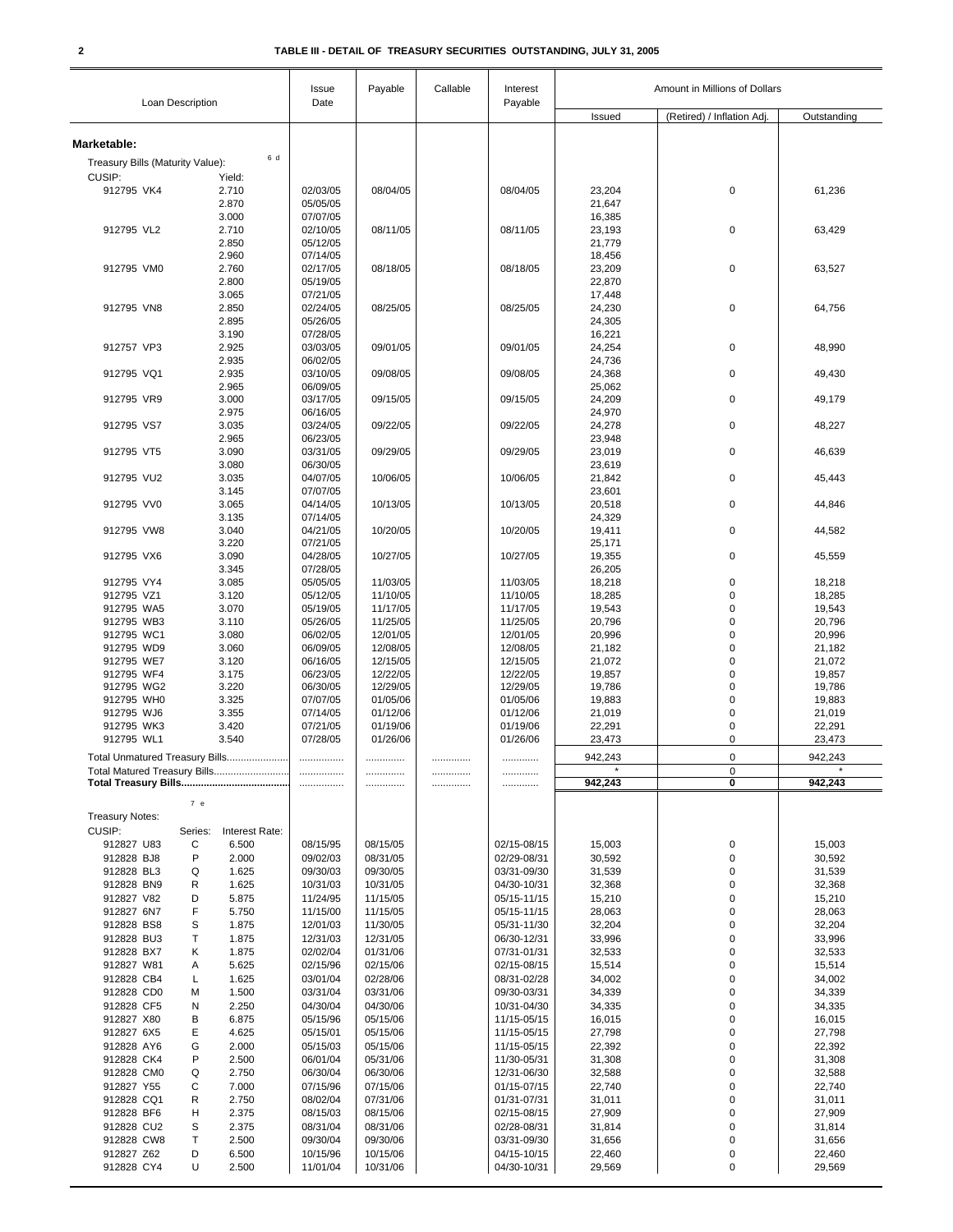|                                            |                | Issue                | Payable              | Callable | Interest                   | Amount in Millions of Dollars |                            |                     |
|--------------------------------------------|----------------|----------------------|----------------------|----------|----------------------------|-------------------------------|----------------------------|---------------------|
| Loan Description                           |                | Date                 |                      |          | Payable                    | Issued                        | (Retired) / Inflation Adj. | Outstanding         |
| Marketable, Treasury Notes--Continued:     |                |                      |                      |          |                            |                               |                            |                     |
| CUSIP:<br>Series:                          | Interest Rate: |                      |                      |          |                            |                               |                            |                     |
| $\mathsf F$<br>912827 7F3                  | 3.500          | 11/15/01             | 11/15/06             |          | 05/15-11/15                | 35,380                        | $\mathbf 0$                | 35,380              |
| 912828 BP4<br>J                            | 2.625          | 11/17/03             | 11/15/06             |          | 05/15-11/15                | 26,536                        | 0                          | 26,536              |
| 912828 DD9<br>$\vee$                       | 2.875          | 11/30/04             | 11/30/06             |          | 05/31-11/30                | 30,049                        | $\pmb{0}$                  | 30,049              |
| 912828 DF4<br>W                            | 3.000          | 12/31/04             | 12/31/06             |          | 06/30-12/31                | 31,952                        | $\pmb{0}$                  | 31,952              |
| 912828 DJ6<br>M                            | 3.125          | 01/31/05             | 01/31/07             |          | 07/31-01/31                | 29,027                        | $\mathbf 0$                | 29,027              |
| 912827 2J0<br>B                            | 6.250          | 02/18/97             | 02/15/07             |          | 08/15-02/15                | 13,104                        | $\mathbf 0$                | 13,104              |
| 912828 BY5<br>H                            | 2.250          | 02/17/04             | 02/15/07             |          | 08/15-02/15                | 25,469                        | $\mathbf 0$                | 25,469              |
| 912828 DN7<br>N                            | 3.375          | 02/28/05             | 02/28/07             |          | 08/31-02/28                | 32,007                        | $\mathbf 0$                | 32,007              |
| 912828 DQ0<br>P                            | 3.750          | 03/31/05             | 03/31/07             |          | 09/30-03/31                | 32,001                        | $\mathbf 0$                | 32,001              |
| 912828 DS6<br>Q                            | 3.625          | 05/02/05             | 04/30/07             |          | 10/31-04/30                | 31,998                        | $\pmb{0}$                  | 31,998              |
| 912827 2U5<br>С                            | 6.625          | 05/15/97             | 05/15/07             |          | 11/15-05/15                | 13,958                        | $\pmb{0}$                  | 13,958              |
| 912828 AC4<br>Ε                            | 4.375          | 05/15/02             | 05/15/07             |          | 11/15-05/15                | 24,351                        | $\mathbf 0$                | 24,351              |
| 912828 CG3<br>J                            | 3.125          | 05/17/04             | 05/15/07             |          | 11/15-05/15                | 27,564                        | $\pmb{0}$                  | 27,564              |
| 912828 DW7<br>$\mathsf{R}$                 | 3.500          | 05/31/05             | 05/31/07             |          | 11/30-05/31                | 29,119                        | $\mathbf 0$                | 29,119              |
| 912828 DY3<br>S                            | 3.625          | 06/30/05             | 06/30/07             |          | 12/31-06/30                | 26,664                        | $\mathbf 0$                | 26,664              |
| D<br>912827 3E0                            | 6.125          | 08/15/97             | 08/15/07             |          | 02/15-08/15                | 25,637                        | $\mathbf 0$                | 25,637              |
| F<br>912828 AH3                            | 3.250          | 08/15/02             | 08/15/07             |          | 02/15-08/15                | 25,411                        | $\mathbf 0$                | 25,411              |
| 912828 CR9<br>Κ                            | 2.750          | 08/16/04             | 08/15/07             |          | 02/15-08/15                | 24,674                        | $\pmb{0}$                  | 24,674              |
| 912828 ANO<br>G                            | 3.000          | 11/15/02             | 11/15/07             |          | 05/15-11/15                | 50,620                        | $\mathbf 0$                | 50,620              |
| 912827 3X8<br>B                            | 5.500          | 02/17/98             | 02/15/08             |          | 08/15-02/15                | 13,583                        | $\pmb{0}$                  | 13,583              |
| 912828 AT7<br>Ε                            | 3.000          | 02/18/03             | 02/15/08             |          | 08/15-02/15                | 27,489                        | $\mathbf 0$                | 27,489              |
| 912828 DK3<br>M                            | 3.375          | 02/15/05             | 02/15/08             |          | 08/15-02/15                | 23,885                        | $\mathbf 0$                | 23,885              |
| 912827 4F6<br>C                            | 5.625          | 05/15/98             | 05/15/08             |          | 11/15-05/15                | 27,191                        | $\mathbf 0$                | 27,191              |
| F<br>912828 AZ3                            | 2.625          | 05/15/03             | 05/15/08             |          | 11/15-05/15                | 33,338                        | $\mathbf 0$                | 33,338              |
| 912828 DT4<br>N                            | 3.750          | 05/16/05             | 05/15/08             |          | 11/15-05/15                | 26,708                        | $\pmb{0}$                  | 26,708              |
| 912828 BG4<br>G                            | 3.250          | 08/15/03             | 08/15/08             |          | 02/15-08/15                | 21,357                        | $\mathbf 0$                | 21,357              |
| 912828 BK5<br>H                            | 3.125          | 09/15/03             | 09/15/08             |          | 03/15-09/15                | 16,002                        | $\pmb{0}$                  | 16,002              |
| 912828 BM1<br>J                            | 3.125          | 10/15/03             | 10/15/08             |          | 04/15-10/15                | 15,996                        | $\pmb{0}$                  | 15,996              |
| 912827 4V1<br>D                            | 4.750          | 11/16/98             | 11/15/08             |          | 05/15-11/15                | 25,083                        | $\pmb{0}$                  | 25,083              |
| 912828 BQ2<br>Κ                            | 3.375          | 11/17/03             | 11/15/08             |          | 05/15-11/15                | 18,181                        | $\mathbf 0$                | 18,181              |
| 912828 BT6<br>L                            | 3.375          | 12/15/03             | 12/15/08             |          | 06/15-12/15                | 16,000                        | $\pmb{0}$                  | 16,000              |
| 912828 BV1<br>D                            | 3.250          | 01/15/04             | 01/15/09             |          | 07/15-01/15                | 16,003                        | $\mathbf 0$                | 16,003              |
| 912828 BZ2<br>Ε<br>F                       | 3.000          | 02/17/04             | 02/15/09             |          | 08/15-02/15                | 17,434                        | $\mathbf 0$                | 17,434              |
| 912828 CC2<br>G                            | 2.625<br>3.125 | 03/15/04             | 03/15/09             |          | 09/15-03/15                | 16,001                        | $\pmb{0}$<br>$\pmb{0}$     | 16,001              |
| 912828 CE8<br>912827 5G3<br>B              | 5.500          | 04/15/04<br>05/17/99 | 04/15/09<br>05/15/09 |          | 10/15-04/15<br>11/15-05/15 | 16,003<br>14,795              | $\pmb{0}$                  | 16,003<br>14,795    |
| 912828 CH1<br>H                            | 3.875          | 05/17/04             | 05/15/09             |          | 11/15-05/15                | 18,060                        | $\mathbf 0$                | 18,060              |
| 912828 CL2<br>J                            | 4.000          | 06/15/04             | 06/15/09             |          | 12/15-06/15                | 15,005                        | $\pmb{0}$                  | 15,005              |
| 912828 CN8<br>Κ                            | 3.625          | 07/15/04             | 07/15/09             |          | 01/15-07/15                | 15,005                        | $\pmb{0}$                  | 15,005              |
| 912827 5N8<br>C                            | 6.000          | 08/16/99             | 08/15/09             |          | 02/15-08/15                | 27,400                        | $\mathbf 0$                | 27,400              |
| 912828 CS7<br>Г                            | 3.500          | 08/16/04             | 08/15/09             |          | 02/15-08/15                | 17,295                        | $\mathbf 0$                | 17,295              |
| 912828 CV0<br>M                            | 3.375          | 09/15/04             | 09/15/09             |          | 03/15-09/15                | 15,005                        | $\pmb{0}$                  | 15,005              |
| 912828 CX6<br>N                            | 3.375          | 10/15/04             | 10/15/09             |          | 04/15-10/15                | 15,005                        | $\pmb{0}$                  | 15,005              |
| 912828 DB3<br>P                            | 3.500          | 11/15/04             | 11/15/09             |          | 05/15-11/15                | 18,752                        | 0                          | 18,752              |
| Q<br>912828 DE7                            | 3.500          | 12/15/04             | 12/15/09             |          | 06/15-12/15                | 15,002                        | $\mathbf 0$                | 15,002              |
| 912828 DG2<br>E                            | 3.625          | 01/18/05             | 01/15/10             |          | 07/15-01/15                | 15,005                        | $\pmb{0}$                  | 15,005              |
| 912827 5Z1<br>B                            | 6.500          | 02/15/00             | 02/15/10             |          | 08/15-02/15                | 23,356                        | 0                          | 23,356              |
| 912828 DL1<br>F                            | 3.500          | 02/15/05             | 02/15/10             |          | 08/15-02/15                | 16,617                        | 0                          | 16,617              |
| 912828 DP2<br>G                            | 4.000          | 03/15/05             | 03/15/10             |          | 09/15-03/15                | 15,005                        | 0                          | 15,005              |
| 912828 DR8<br>Н                            | 4.000          | 04/15/05             | 04/15/10             |          | 10/15-04/15                | 15,001                        | $\pmb{0}$                  | 15,001              |
| 912828 DU1<br>J                            | 3.875          | 05/16/05             | 05/15/10             |          | 11/15-05/15                | 18,749                        | 0                          | 18,749              |
| 912828 DX5<br>Κ                            | 3.625          | 06/15/05             | 06/15/10             |          | 12/15-06/15                | 14,001                        | 0                          | 14,001              |
| 912828 DZ0<br>Г                            | 3.875          | 07/15/05             | 07/15/10             |          | 01/15-07/15                | 13,001                        | 0                          | 13,001              |
| 912827 6J6<br>С                            | 5.750          | 08/15/00             | 08/15/10             |          | 02/15-08/15                | 22,438                        | $\mathbf 0$                | 22,438              |
| 912827 6T4<br>B                            | 5.000          | 02/15/01             | 02/15/11             |          | 08/15-02/15                | 23,436                        | $\mathbf 0$                | 23,436              |
| 912827 7B2<br>С                            | 5.000          | 08/15/01             | 08/15/11             |          | 02/15-08/15                | 26,635                        | 0                          | 26,635              |
| 912827 7L0<br>В                            | 4.875          | 02/15/02             | 02/15/12             |          | 08/15-02/15                | 24,780                        | $\mathbf 0$                | 24,780              |
| 912828 AJ9<br>D                            | 4.375          | 08/15/02             | 08/15/12             |          | 02/15-08/15                | 19,648                        | 0                          | 19,648              |
| Ε<br>912828 AP5                            | 4.000          | 11/15/02             | 11/15/12             |          | 05/15-11/15                | 18,113                        | $\mathbf 0$                | 18,113              |
| 912828 AU4<br>Α                            | 3.875          | 02/18/03             | 02/15/13             |          | 08/15-02/15                | 19,498                        | $\mathbf 0$                | 19,498              |
| 912828 BA7<br>В                            | 3.625          | 05/15/03             | 05/15/13             |          | 11/15-05/15                | 18,254                        | 0                          | 18,254              |
| 912828 BH2<br>D                            | 4.250          | 08/15/03             | 08/15/13             |          | 02/15-08/15                | 33,521                        | $\mathbf 0$                | 33,521              |
| Ε<br>912828 BR0                            | 4.250          | 11/17/03             | 11/15/13             |          | 05/15-11/15                | 30,637                        | $\mathbf 0$                | 30,637              |
| 912828 CA6<br>B                            | 4.000          | 02/17/04             | 02/15/14             |          | 08/15-02/15                | 28,081                        | $\mathbf 0$                | 28,081              |
| 912828 CJ7<br>С                            | 4.750          | 05/17/04             | 05/15/14             |          | 11/15-05/15                | 27,303                        | 0                          | 27,303              |
| 912828 CT5<br>Ε                            | 4.250          | 08/16/04             | 08/15/14             |          | 02/15-08/15                | 24,722                        | $\mathbf 0$                | 24,722              |
| F<br>912828 DC1                            | 4.250          | 11/15/04             | 11/15/14             |          | 05/15-11/15                | 25,473                        | 0                          | 25,473              |
| 912828 DM9<br>B                            | 4.000          | 02/15/05             | 02/15/15             |          | 08/15-02/15                | 24,215                        | 0                          | 24,215              |
| 912828 DV9<br>C                            | 4.125          | 05/16/05             | 05/15/15             |          | 11/15-05/15                | 24,472                        | $\mathbf 0$                | 24,472              |
| Total Unmatured Treasury Notes             |                | .                    |                      |          | .                          | 2,256,016                     | $\mathsf 0$                | 2,256,016           |
| Total Matured Treasury Notes <sup>19</sup> |                | .<br>.               | <br>.                | <br>.    | <br>.                      | 30,045<br>2,286,060           | 0<br>0                     | 30,045<br>2,286,060 |
|                                            |                |                      |                      |          |                            |                               |                            |                     |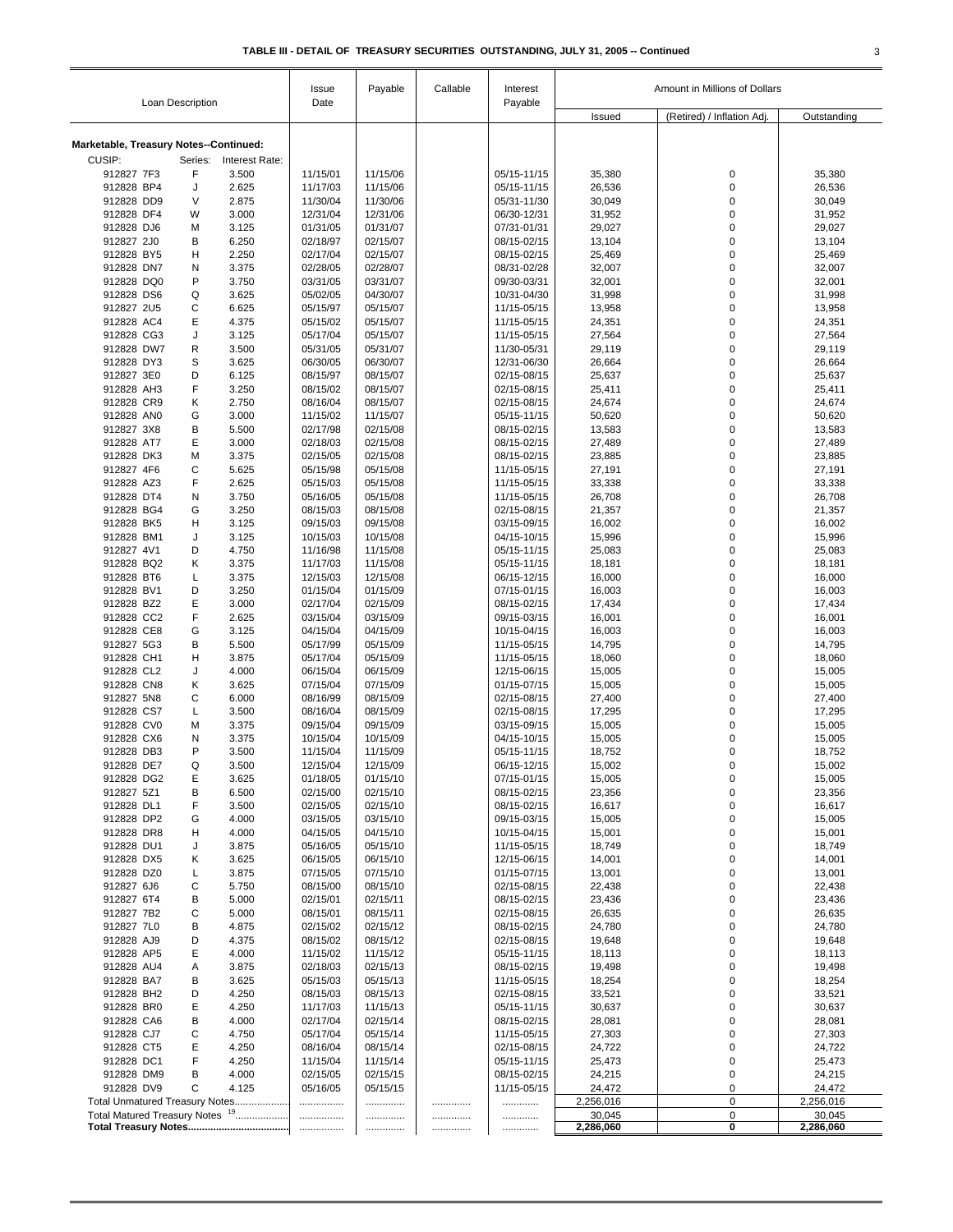| Loan Description               |                      | Issue<br>Date | Payable  | Callable      | Interest<br>Payable | Amount in Millions of Dollars |                            |                |
|--------------------------------|----------------------|---------------|----------|---------------|---------------------|-------------------------------|----------------------------|----------------|
|                                |                      |               |          |               |                     | Issued                        | (Retired) / Inflation Adj. | Outstanding    |
| Marketable, Treasury Bonds:    |                      |               |          |               |                     |                               |                            |                |
| 7e<br><b>Treasury Bonds:</b>   |                      |               |          |               |                     |                               |                            |                |
| CUSIP:                         | Interest Rate:       |               |          |               |                     |                               |                            |                |
| 912810 DR6                     | 10.750               | 07/02/85      | 08/15/05 |               | 02/15-08/15         | 9,270                         | 0                          | 9,270          |
| 912810 CS5                     | 8<br>12.750          | 11/17/80      | 11/15/10 | 9<br>11/15/05 | 05/15-11/15         | 4,736                         |                            | 4,081          |
| 912810 DU9                     | 9.375                | 01/15/86      | 02/15/06 |               | 08/15-02/15         |                               | (655)<br>$\mathbf 0$       |                |
| 912810 CV8                     | 8<br>13.875          | 05/15/81      | 05/15/11 | 05/15/06      | 11/15-05/15         | 4,756<br>4,609                | (1,064)                    | 4,756<br>3,545 |
| 912810 CY2                     | 8<br>14.000          | 11/16/81      | 11/15/11 | 11/15/06      | 05/15-11/15         | 4,901                         | (852)                      | 4,048          |
| 912810 DB1                     | 10.375<br>8          | 11/15/82      | 11/15/12 | 9<br>11/15/07 | 05/15-11/15         | 11,032                        | (906)                      | 10,126         |
| 912810 DF2                     | 12.000<br>8          | 08/15/83      | 08/15/13 | 9<br>08/15/08 | 02/15-08/15         | 14,755                        | (2,838)                    | 11,917         |
| 912810 DJ4                     | 8<br>13.250          | 05/15/84      | 05/15/14 | 9<br>05/15/09 | 11/15-05/15         | 5,007                         | (527)                      | 4,481          |
| 912810 DL9                     | $_{\rm 8}$<br>12.500 | 08/15/84      | 08/15/14 | g<br>08/15/09 | 02/15-08/15         | 5,128                         | (740)                      | 4,388          |
| 912810 DN5                     | 11.750               | 11/15/84      | 11/15/14 | 9<br>11/15/09 | 05/15-11/15         | 6,006                         | (990)                      | 5,015          |
| 912810 DP0                     | 11.250               | 02/15/85      | 02/15/15 |               | 08/15-02/15         | 12,668                        | (2, 148)                   | 10,520         |
| 912810 DS4                     | 10.625               | 08/15/85      | 08/15/15 |               | 02/15-08/15         | 7,150                         | (3, 126)                   | 4,024          |
| 912810 DT2                     | 9.875                | 11/29/85      | 11/15/15 |               | 05/15-11/15         | 6,900                         | (1, 315)                   | 5,585          |
| 912810 DV7                     | 9.250                | 02/18/86      | 02/15/16 |               | 08/15-02/15         | 7,267                         | (1, 835)                   | 5,432          |
| 912810 DW5                     | 7.250                | 05/15/86      | 05/15/16 |               | 11/15-05/15         | 18,824                        | 0                          | 18,824         |
| 912810 DX3                     | 7.500                | 11/17/86      | 11/15/16 |               | 05/15-11/15         | 18,864                        | (77)                       | 18,787         |
| 912810 DY1                     | 8.750                | 05/15/87      | 05/15/17 |               | 11/15-05/15         | 18,194                        | (2,635)                    | 15,559         |
| 912810 DZ8                     | 8.875                | 08/17/87      | 08/15/17 |               | 02/15-08/15         | 14,017                        | (3,049)                    | 10,968         |
| 912810 EA2                     | 9.125                | 05/16/88      | 05/15/18 |               | 11/15-05/15         | 8,709                         | (1,991)                    | 6,717          |
| 912810 EB0                     | 9.000                | 11/22/88      | 11/15/18 |               | 05/15-11/15         | 9,033                         | (1,858)                    | 7,174          |
| 912810 EC8                     | 8.875                | 02/15/89      | 02/15/19 |               | 08/15-02/15         | 19,251                        | (6, 160)                   | 13,090         |
| 912810 ED6                     | 8.125                | 08/15/89      | 08/15/19 |               | 02/15-08/15         | 20,214                        | (1,273)                    | 18,941         |
| 912810 EE4                     | 8.500                | 02/15/90      | 02/15/20 |               | 08/15-02/15         | 10,229                        | (753)                      | 9,476          |
| 912810 EF1                     | 8.750                | 05/15/90      | 05/15/20 |               | 11/15-05/15         | 10,159                        | (2,577)                    | 7,582          |
| 912810 EG9                     | 8.750                | 08/15/90      | 08/15/20 |               | 02/15-08/15         | 21,419                        | (4, 359)                   | 17,059         |
| 912810 EH7                     | 7.875                | 02/15/91      | 02/15/21 |               | 08/15-02/15         | 11,113                        | (1,038)                    | 10,076         |
| 912810 EJ3                     | 8.125                | 05/15/91      | 05/15/21 |               | 11/15-05/15         | 11,959                        | (1,892)                    | 10,067         |
| 912810 EK0                     | 8.125                | 08/15/91      | 08/15/21 |               | 02/15-08/15         | 12,163                        | (2,657)                    | 9,506          |
| 912810 EL8                     | 8.000                | 11/15/91      | 11/15/21 |               | 05/15-11/15         | 32,798                        | (2, 166)                   | 30,632         |
| 912810 EM6                     | 7.250                | 08/17/92      | 08/15/22 |               | 02/15-08/15         | 10,353                        | (225)                      | 10,128         |
| 912810 EN4                     | 7.625                | 11/16/92      | 11/15/22 |               | 05/15-11/15         | 10,700                        | (3,276)                    | 7,424          |
| 912810 EP9                     | 7.125                | 02/16/93      | 02/15/23 |               | 08/15-02/15         | 18,374                        | (2,592)                    | 15,782         |
| 912810 EQ7                     | 6.250                | 08/16/93      | 08/15/23 |               | 02/15-08/15         | 22,909                        | (250)                      | 22,659         |
| 912810 ES3                     | 7.500                | 08/15/94      | 11/15/24 |               | 11/15-05/15         | 11,470                        | (1,866)                    | 9,604          |
| 912810 ET1                     | 7.625                | 02/15/95      | 02/15/25 |               | 08/15-02/15         | 11,725                        | (2, 216)                   | 9,509          |
| 912810 EV6                     | 6.875                | 08/15/95      | 08/15/25 |               | 02/15-08/15         | 12,602                        | (1, 415)                   | 11,187         |
| 912810 EW4                     | 6.000                | 02/15/96      | 02/15/26 |               | 08/15-02/15         | 12,905                        | (67)                       | 12,838         |
| 912810 EX2                     | 6.750                | 08/15/96      | 08/15/26 |               | 02/15-08/15         | 10,894                        | (2,083)                    | 8,810          |
| 912810 EY0                     | 6.500                | 11/15/96      | 11/15/26 |               | 05/15-11/15         | 11,493                        | (633)                      | 10,860         |
| 912810 EZ7                     | 6.625                | 02/18/97      | 02/15/27 |               | 08/15-02/15         | 10,456                        | (934)                      | 9,522          |
| 912810 FA1                     | 6.375                | 08/15/97      | 08/15/27 |               | 02/15-08/15         | 10,736                        | (1, 539)                   | 9,197          |
| 912810 FB9                     | 6.125                | 11/17/97      | 11/15/27 |               | 05/15-11/15         | 22,519                        | (497)                      | 22,021         |
| 912810 FE3                     | 5.500                | 08/17/98      | 08/15/28 |               | 02/15-08/15         | 11,776                        | 0                          | 11,776         |
| 912810 FF0                     | 5.250                | 11/16/98      | 11/15/28 |               | 05/15-11/15         | 10,947                        | 0                          | 10,947         |
| 912810 FG8                     | 5.250                | 02/16/99      | 02/15/29 |               | 08/15-02/15         | 11,350                        | 0                          | 11,350         |
| 912810 FJ2                     | 6.125                | 08/16/99      | 08/15/29 |               | 02/15-08/15         | 11,179                        | 0                          | 11,179         |
| 912810 FM5                     | 6.250                | 02/15/00      | 05/15/30 |               | 05/15-11/15         | 17,043                        | $\Omega$                   | 17,043         |
| 912810 FP8                     | 5.375                | 02/15/01      | 02/15/31 |               | 08/15-02/15         | 16,428                        | 0                          | 16,428         |
| Total Unmatured Treasury Bonds |                      | .             | .        |               | .                   | 596,987                       | (67, 074)                  | 529,913        |
| Total Matured Treasury Bonds   |                      | .             |          | .             |                     | 63                            | $\mathbf 0$                | 63             |
|                                |                      |               |          |               |                     | 597,050                       | (67,074)                   | 529,976        |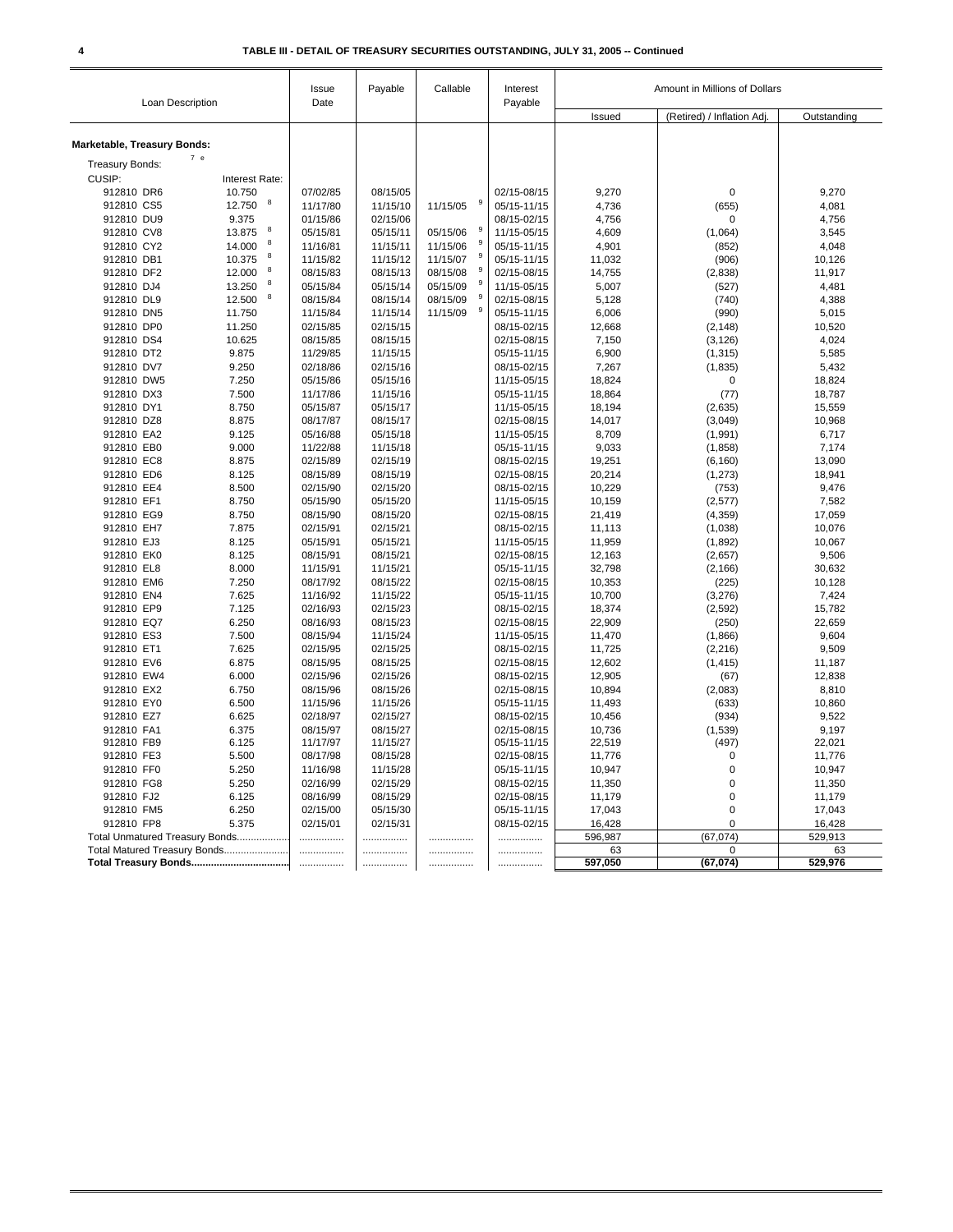|                                               | Loan Description |                | Issue<br>Date | Payable  | Callable | Interest<br>Payable | Amount in Millions of Dollars |                            |             |
|-----------------------------------------------|------------------|----------------|---------------|----------|----------|---------------------|-------------------------------|----------------------------|-------------|
|                                               |                  |                |               |          |          |                     | Issued                        | (Retired) / Inflation Adj. | Outstanding |
| Marketable, Continued:                        |                  |                |               |          |          |                     |                               |                            |             |
| Treasury Inflation-Protected Securities:      |                  | 7 e            |               |          |          |                     |                               |                            |             |
| CUSIP:                                        | Series:          | Interest Rate: |               |          |          |                     |                               |                            |             |
| 912827 2M3                                    | A                | 3.375          | 02/06/97      | 01/15/07 |          | 07/15-01/15         | 15,758                        | 3,578                      | 19,336      |
| 912827 3T7                                    | A                | 3.625          | 01/15/98      | 01/15/08 |          | 07/15-01/15         | 16,812                        | 3,419                      | 20,230      |
| 912827 4Y5                                    | A                | 3.875          | 01/15/99      | 01/15/09 |          | 07/15-01/15         | 15,902                        | 2,948                      | 18,851      |
| 912827 5W8                                    | Α                | 4.250          | 01/18/00      | 01/15/10 |          | 07/15-01/15         | 11,321                        | 1,760                      | 13,081      |
| 912828 CZ1                                    | D                | 0.875          | 10/29/04      | 04/15/10 |          | 04/15-10/15         | 21,001                        | 550                        | 21,551      |
| 912827 6R8                                    | A                | 3.500          | 01/16/01      | 01/15/11 |          | 07/15-01/15         | 11,001                        | 1,287                      | 12,288      |
| 912827 7J5                                    | Α                | 3.375          | 01/15/02      | 01/15/12 |          | 07/15-01/15         | 6,004                         | 570                        | 6,574       |
| 912828 AF7                                    | C                | 3.000          | 07/15/02      | 07/15/12 |          | 01/15-07/15         | 23,018                        | 1,870                      | 24,888      |
| 912828 BD1                                    | C                | 1.875          | 07/15/03      | 07/15/13 |          | 01/15-07/15         | 20,008                        | 1,170                      | 21,179      |
| 912828 BW9                                    | A                | 2.000          | 01/15/04      | 01/15/14 |          | 07/15-01/15         | 21,002                        | 1,095                      | 22,096      |
| 912828 CP3                                    | D                | 2.000          | 07/15/04      | 07/15/14 |          | 01/15-07/15         | 19,002                        | 596                        | 19,598      |
| 912828 DH0                                    | A                | 1.625          | 01/18/05      | 01/15/15 |          | 07/15-01/15         | 19,001                        | 344                        | 19,346      |
| 912828 EA4                                    | D                | 1.875          | 07/15/05      | 07/15/15 |          | 01/15-07/15         | 9,000                         | $\Omega$                   | 9,000       |
| 912810 FR4                                    |                  | 2.375          | 07/30/04      | 01/15/25 |          | 01/15-07/15         | 28,001                        | 887                        | 28,888      |
| 912810 FD5                                    |                  | 3.625          | 04/15/98      | 04/15/28 |          | 10/15-04/15         | 16,808                        | 3,365                      | 20,173      |
| 912810 FH6                                    |                  | 3.875          | 04/15/99      | 04/15/29 |          | 10/15-04/15         | 19,722                        | 3,334                      | 23,056      |
| 912810 FQ6                                    |                  | 3.375          | 10/15/01      | 04/15/32 |          | 04/15-10/15         | 5,012                         | 477                        | 5,490       |
| Total Treasury Inflation-Protected Securities |                  |                |               | .        |          |                     | 278,374                       | 27,250                     | 305.624     |
|                                               |                  |                |               | Various  | Various  | Various             | 14,000                        | 0                          | 14.000      |
|                                               |                  |                |               |          | .        | .                   | 4,117,728                     | (39, 824)                  | 4,077,904   |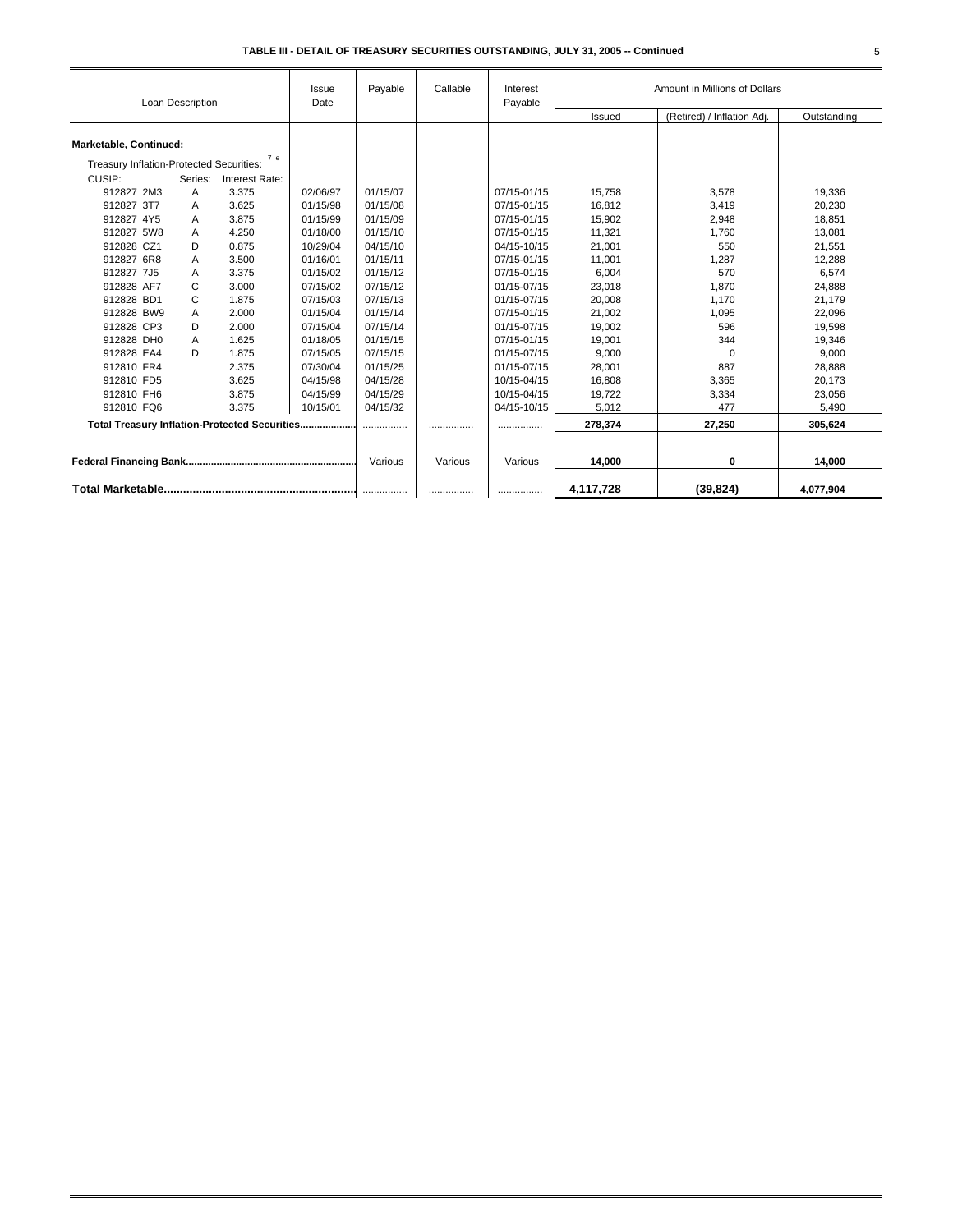| Loan Description                                                           | Issue<br>Date | Payable   | Interest<br>Payable | Amount in Millions of Dollars |                            |             |
|----------------------------------------------------------------------------|---------------|-----------|---------------------|-------------------------------|----------------------------|-------------|
|                                                                            |               |           |                     | Issued                        | (Retired) / Inflation Adj. | Outstanding |
|                                                                            |               |           |                     |                               |                            |             |
| Nonmarketable:                                                             |               |           |                     |                               |                            |             |
| Domestic Series:                                                           |               |           |                     |                               |                            |             |
| Zero-coupon Treasury Bond                                                  | 10/27/89      | 10/15/19  | 10/15/19            | 4,522                         | 0                          | 4,522       |
| Zero-coupon Treasury Bond                                                  | 07/16/90      | 07/15/20  | 07/15/20            | 5,026                         | $\Omega$                   | 5,026       |
| Zero-coupon Treasury Bond (A)                                              | 10/05/90      | 10/15/20  | 10/15/20            | 3                             | 0                          | 3           |
| Zero-coupon Treasury Bond (B)                                              | 10/05/90      | 10/15/20  | 10/15/20            | 5,000                         | $\mathbf 0$                | 5,000       |
| Zero-coupon Treasury Bond                                                  | 01/14/91      | 01/15/21  | 01/15/21            | 4,941                         | $\mathbf 0$                | 4,941       |
| Zero-coupon Treasury Bond                                                  | 01/29/90      | 01/15/30  | 01/15/30            | 5,002                         | $\mathbf 0$                | 5,002       |
| Zero-coupon Treasury Bond                                                  | 04/16/90      | 04/15/30  | 04/15/30            | 3,501                         | $\Omega$                   | 3,501       |
| Zero-coupon Treasury Bond                                                  | 01/14/91      | 04/15/30  | 04/15/30            | 2,000                         | 0                          | 2,000       |
|                                                                            | .             | .         | .                   | 29,995                        | 0                          | 29,995      |
|                                                                            |               |           |                     |                               |                            |             |
| Foreign Series:                                                            |               |           |                     |                               |                            |             |
| Zero-coupon Treasury Bond <sup>10</sup>                                    | 12/18/90      | 03/31/20  | 03/31/20            | 7,258                         | (4, 537)                   | 2,721       |
| Zero-coupon Treasury Bond <sup>10</sup>                                    | 04/07/93      | 03/31/23  | 03/31/23            | 6,685                         | (6, 421)                   | 264         |
|                                                                            | .             | .         | .                   | 13,943                        | (10, 957)                  | 2.986       |
| R.E.A. Series:                                                             |               |           |                     |                               |                            |             |
| 5% Treasury Certificates of                                                |               |           |                     |                               |                            |             |
|                                                                            | Various       | .         | Semiannually        | 54                            | (53)                       | 1           |
|                                                                            |               |           |                     |                               |                            |             |
|                                                                            | .             |           |                     | 54                            | (53)                       | 1           |
| State and Local Government Series:<br>Treasury Time Deposit - Certificates |               |           |                     |                               |                            |             |
| of Indebtedness (Various rates)<br>Treasury Time Deposit - Notes           | Various       | .         | At maturity         | 268,077                       | (256, 085)                 | 11,991      |
|                                                                            | Various       | .         | Various             | 518,619                       | (336, 198)                 | 182,422     |
| Treasury Time Deposit - Bonds                                              |               |           |                     |                               |                            |             |
|                                                                            | Various       | .         | Various             | 57,151                        | (38, 602)                  | 18,548      |
| Treasury Demand Deposit <sup>10</sup>                                      | Various       | .         | Daily               | 5,232                         | (5, 143)                   | 90          |
| Treasury Special Zero's - Notes                                            | Various       | .         | .                   | 300                           | (300)                      |             |
|                                                                            |               |           |                     |                               |                            |             |
| <b>Total State and Local Government</b>                                    |               |           |                     |                               |                            |             |
|                                                                            |               | .         |                     | 849,379                       | (636, 328)                 | 213,051     |
| United States Savings Securities:                                          |               |           |                     |                               |                            |             |
| 11 e<br>United States Savings Bonds:                                       |               |           |                     |                               |                            |             |
| 20<br>Series E                                                             | Various       | On demand | At redemption       | 77,843                        | (60, 028)                  | 17,815      |
|                                                                            | Various       | On demand | At redemption       | 257,868                       | (128, 236)                 | 129,632     |
|                                                                            | Various       | On demand | Semiannually        | 3,019                         | (2,723)                    | 296         |
|                                                                            | Various       | On demand | Semiannually        | 21,260                        | (7, 113)                   | 14,147      |
|                                                                            | Various       | On demand | At redemption       | 31,477                        | (2,831)                    | 28,646      |
| Total United States Savings Bonds                                          | .             | .         | .                   | 391,467                       | (200, 931)                 | 190,536     |
| United States Individual Retirement                                        |               |           |                     |                               |                            |             |
| United States Retirement Plan                                              | Various       | On demand | At redemption       | 84                            | (71)                       | 12          |
|                                                                            | Various       | On demand | At redemption       | 384                           | (337)                      | 47          |
| Total Unmatured United States Savings Securities                           |               |           |                     | 391,934                       | (201, 339)                 | 190,596     |
| Total Matured United States Savings Securities                             |               | .         |                     | 13,548                        | $\Omega$                   | 13,548      |
|                                                                            |               |           | .                   | 405,483                       | (201, 339)                 | 204,144     |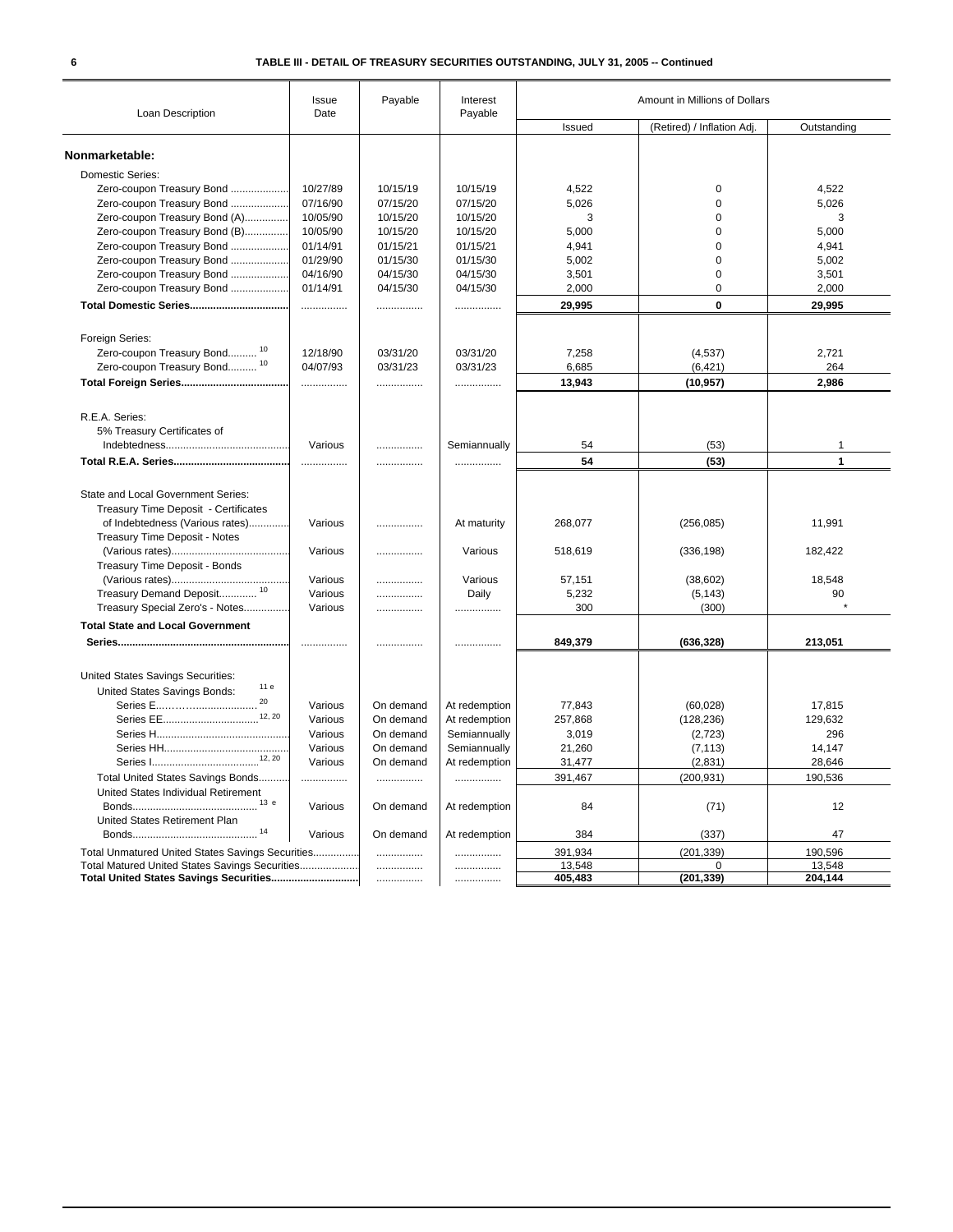## **TABLE III - DETAIL OF TREASURY SECURITIES OUTSTANDING, JULY 31, 2005 -- Continued 7**

| ۰ |   |  |
|---|---|--|
|   | I |  |
|   |   |  |

|                                                                                                                                                           | Amount in Millions of Dollars                             |                                                    |                                                           |  |  |
|-----------------------------------------------------------------------------------------------------------------------------------------------------------|-----------------------------------------------------------|----------------------------------------------------|-----------------------------------------------------------|--|--|
| Loan Description                                                                                                                                          | Issued                                                    | (Retired) / Inflation Adj.                         | Outstanding                                               |  |  |
| Nonmarketable--Continued:<br>Government Account Series - Held By the Public:<br>Custodial Tribal Fund, Office of the Special Trustee for American Indians | 393                                                       | (1)                                                | 391                                                       |  |  |
| Deposits of Proceeds of Lands Withdrawn for Native Selection,                                                                                             | 1,756                                                     | 0<br>0                                             | 1,756                                                     |  |  |
|                                                                                                                                                           | $\overline{2}$                                            | 0                                                  | 2                                                         |  |  |
|                                                                                                                                                           | 5                                                         | (4)                                                | 1                                                         |  |  |
|                                                                                                                                                           | $\star$                                                   | 0                                                  |                                                           |  |  |
| Inspection and Grading of Fishery Products, Department of Commerce                                                                                        | 28<br>1                                                   | 0<br>0                                             | 28<br>1                                                   |  |  |
|                                                                                                                                                           | 37                                                        | 0                                                  | 37                                                        |  |  |
|                                                                                                                                                           | 29                                                        | (1)                                                | 27                                                        |  |  |
| Payments of Alleged Violators of Department of Energy Regulations,                                                                                        | 271                                                       | 0                                                  | 271                                                       |  |  |
|                                                                                                                                                           | 707                                                       | 0                                                  | 707                                                       |  |  |
|                                                                                                                                                           | $\mathbf{1}$<br>686                                       | 0<br>0                                             | 1<br>686                                                  |  |  |
| Thrift Savings Fund, Federal Retirement Thrift Investment Board                                                                                           | 61,957<br>23                                              | 0<br>0                                             | 61,957<br>23                                              |  |  |
|                                                                                                                                                           | $\overline{4}$                                            | 0                                                  | 4                                                         |  |  |
|                                                                                                                                                           | 76<br>382                                                 | 0<br>0                                             | 76<br>382                                                 |  |  |
|                                                                                                                                                           | 2<br>66,359                                               | 0<br>(7)                                           | 2<br>66,352                                               |  |  |
|                                                                                                                                                           | 28                                                        | 0                                                  | 28                                                        |  |  |
|                                                                                                                                                           | 66,387                                                    | (7)                                                | 66,380                                                    |  |  |
| Government Account Series - Intragovernmental Holdings:<br>Abandoned Mines Reclamation Fund, Office of Surface Mining Reclamation                         | 2,084<br>13,372<br>1<br>1,349<br>117<br>441<br>473<br>489 | $\Omega$<br>(1, 381)<br>0<br>0<br>0<br>0<br>0<br>0 | 2,084<br>11,991<br>1<br>1,349<br>117<br>441<br>473<br>489 |  |  |
| Bequests and Gifts, Disaster Relief, Funds Appropriated to the President<br>Bequests of Major General Fred C. Ainsworth, Library, Walter Reed             | 33,794<br>1<br>2<br>8                                     | (1,480)<br>0<br>$\Omega$<br>0<br>0                 | 32,314<br>1<br>$\overline{2}$<br>8                        |  |  |
| Cheyenne River Sioux Tribe Terrestrial Wildlife Habitat Restoration                                                                                       | 63                                                        | (13)                                               | 49                                                        |  |  |
| Christopher Columbus Scholarship Fund, Christopher Columbus                                                                                               | 28<br>2                                                   | 0                                                  | 28<br>2                                                   |  |  |
| Civil Service Retirement and Disability Fund. Office of Personnel Management<br>Community Development Credit Union Revolving Fund                         | 737.857<br>13<br>1<br>8                                   | (111,590)<br>0<br>0<br>0                           | 626,267<br>13<br>1<br>8                                   |  |  |
|                                                                                                                                                           | $\overline{4}$<br>8                                       | 0<br>0                                             | $\overline{4}$<br>8                                       |  |  |
|                                                                                                                                                           | 10                                                        | 0                                                  | 10                                                        |  |  |
|                                                                                                                                                           | 6<br>990                                                  | 0<br>0                                             | 6<br>990                                                  |  |  |
|                                                                                                                                                           | 51,301                                                    | 0                                                  | 51,301                                                    |  |  |
|                                                                                                                                                           | 183,757<br>1                                              | (4,823)<br>0                                       | 178,935<br>1                                              |  |  |
|                                                                                                                                                           | 3<br>$\overline{2}$                                       | 0<br>0                                             | 3<br>2                                                    |  |  |
|                                                                                                                                                           | 98<br>3,394                                               | 0<br>0                                             | 98<br>3,394                                               |  |  |
| Employees' Health Benefits Fund, Office of Personnel Management                                                                                           | 7<br>13,397<br>29,174<br>$\mathbf{1}$<br>1<br>994         | 0<br>(954)<br>0<br>0<br>0<br>0                     | 7<br>12,443<br>29,174<br>$\mathbf{1}$<br>1<br>994         |  |  |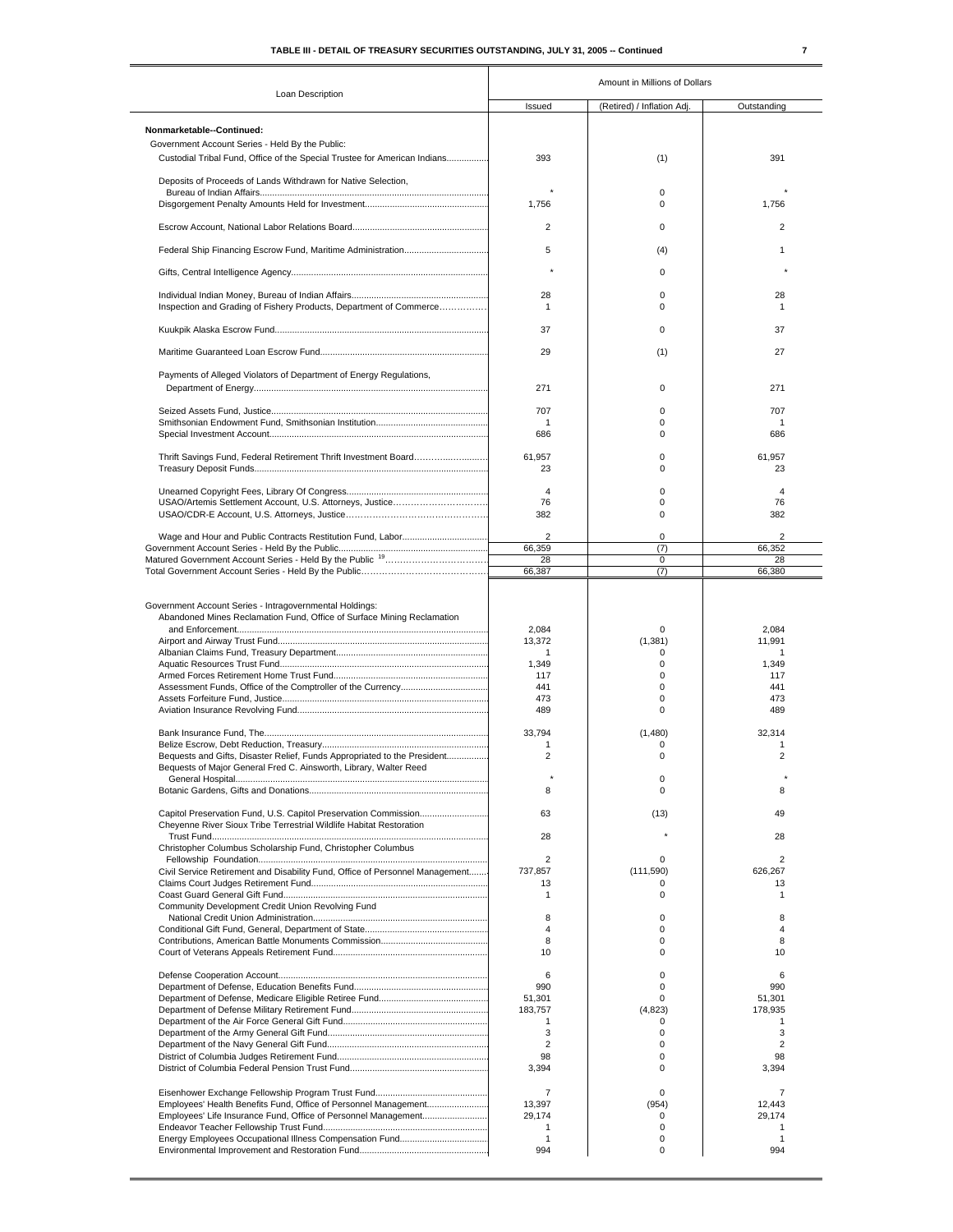### **8 TABLE III - DETAIL OF TREASURY SECURITIES OUTSTANDING, JULY 31, 2005 -- Continued** ٦

|                                                                                                                                                                   |                    | Amount in Millions of Dollars |                     |
|-------------------------------------------------------------------------------------------------------------------------------------------------------------------|--------------------|-------------------------------|---------------------|
| Loan Description                                                                                                                                                  | Issued             | (Retired) / Inflation Adj.    | Outstanding         |
| Nonmarketable--Continued:                                                                                                                                         |                    |                               |                     |
| Government Account Series - Intragovernmental Holdings--Continued:                                                                                                |                    |                               |                     |
|                                                                                                                                                                   |                    | 0                             |                     |
|                                                                                                                                                                   | 12.135<br>134      | 0<br>(13)                     | 12.135<br>122       |
| Expenses and Refunds, Inspection and Grading of Farm Products,                                                                                                    |                    |                               |                     |
|                                                                                                                                                                   | $\overline{4}$     | 0                             | 4                   |
| Farm Credit Insurance Fund, Capital Corporation Investment Fund, Farm                                                                                             |                    |                               |                     |
|                                                                                                                                                                   | 1,915              | 0                             | 1,915               |
| Federal Aid to Wildlife Restoration, United States Fish and Wildlife Service                                                                                      | 473                | 0                             | 473                 |
|                                                                                                                                                                   | 197.859<br>296,803 | (4.615)<br>(16, 868)          | 193,244<br>279.936  |
| FHA - Flexible Subsidy Fund, Housing Programs, Housing and                                                                                                        |                    |                               |                     |
|                                                                                                                                                                   | 36                 | 0                             | 36                  |
| FHA - General and Special Risk Insurance Fund, Liquidating Account,                                                                                               | $\overline{4}$     | 0                             | 4                   |
| FHA - Homeowner Assistance Fund, Housing Programs, Housing and                                                                                                    |                    |                               |                     |
|                                                                                                                                                                   | $\star$<br>23,070  | 0<br>(238)                    | 22,832              |
|                                                                                                                                                                   | 1,620,860          | (16, 148)                     | 1,604,713           |
|                                                                                                                                                                   | 41,193             | (15, 426)                     | 25,767              |
| Fishermen's Contingency Fund, National Oceanic and Atmospheric Administration.<br>Foreign Fishing Observer Fund, National Oceanic and Atmospheric Administration. | $\mathbf{1}$<br>2  | 0<br>0                        | 1<br>$\overline{2}$ |
|                                                                                                                                                                   | 13,404             | (19)                          | 13,384              |
|                                                                                                                                                                   | 3,091              | $\mathbf 0$                   | 3,091               |
| General Post Fund, National Homes, Department of Veterans Affairs                                                                                                 | 64                 | 0                             | 64                  |
|                                                                                                                                                                   | 5                  | 0                             | 5                   |
| Gifts and Bequests, Office of the Secretary, Department of Transportation                                                                                         | $\mathbf{1}$       | 0<br>0                        | 1                   |
|                                                                                                                                                                   | 1                  | 0                             | 1                   |
| Guarantees of Mortgage-Backed Securities Fund, Government National                                                                                                |                    |                               |                     |
|                                                                                                                                                                   | 7,901              | 0                             | 7,901               |
|                                                                                                                                                                   | 2,547              | 0                             | 2,547               |
| Harry S. Truman Memorial Scholarship Trust Fund, Harry S. Truman                                                                                                  | 55                 | 0                             | 55                  |
|                                                                                                                                                                   | 2,290              | 0                             | 2,290               |
|                                                                                                                                                                   | 14,237             | (3,658)                       | 10,579              |
|                                                                                                                                                                   | 17                 | 0                             | 17                  |
|                                                                                                                                                                   | 342                | 0                             | 342                 |
| International Center for Middle Eastern-Western Dialogue Trust Fund                                                                                               | 12                 | 0                             | 12                  |
| Israeli Arab Scholarship Program, United States Information Agency                                                                                                | 5                  | 0<br>0                        | 5                   |
|                                                                                                                                                                   |                    |                               |                     |
| Japan-United States Friendship Trust Fund, Japan-United States                                                                                                    | 37                 | 0                             | 37                  |
|                                                                                                                                                                   | 39                 |                               | 39                  |
| John C. Stennis Center for Public Service Training and Development                                                                                                | 11                 |                               | 11                  |
|                                                                                                                                                                   | 201<br>455         | 0<br>0                        | 201<br>455          |
|                                                                                                                                                                   |                    |                               |                     |
|                                                                                                                                                                   | $\overline{7}$     |                               | $\overline{7}$      |
|                                                                                                                                                                   | 5                  | 0                             | 5                   |
|                                                                                                                                                                   | 2,414<br>7         | 0<br>0                        | 2,414<br>7          |
|                                                                                                                                                                   | 36                 | 0                             | 36                  |
|                                                                                                                                                                   | 12<br>10           | 0                             | 12<br>10            |
| Lower Brule Sioux Tribe Terrestrial Wildlife Habitat Restoration Trust Fund                                                                                       |                    |                               |                     |
|                                                                                                                                                                   | 3                  | 0                             | 3                   |
| Morris K. Udall Scholarship and Excellence in National Environmental                                                                                              | 28                 | 0                             | 28                  |
|                                                                                                                                                                   |                    |                               |                     |
| National Archives Trust Fund, National Archives and Records Administration                                                                                        | 12                 | 0                             | 12                  |
| National Gift Fund, National Archives and Records Administration                                                                                                  | 6,299<br>4         | 0<br>0                        | 6,299<br>4          |
|                                                                                                                                                                   |                    | 0                             |                     |
| National Law Enforcement Officers Memorial Maintenance Fund                                                                                                       | 19<br>1            | 0<br>0                        | 19<br>1             |
|                                                                                                                                                                   | 12                 | 0                             | 12                  |
| National Service Life Insurance Fund, Department of Veterans Affairs                                                                                              | 18,488             | (7, 701)                      | 10,787              |
| National Service Trust, Corporation for National and Community Services                                                                                           | 409<br>66          | 0<br>0                        | 409<br>66           |
| Natural Resource Damage Assessment and Restoration Fund, U.S. Fish                                                                                                |                    |                               |                     |
|                                                                                                                                                                   | 174                | 0<br>(3, 329)                 | 174<br>31,451       |
|                                                                                                                                                                   | 34,779             |                               |                     |
|                                                                                                                                                                   | 760                |                               | 760                 |
|                                                                                                                                                                   | 50                 | 0<br>0                        | 50                  |
| Operation and Maintenance, Indian Irrigation Systems, Bureau of Indian Affairs                                                                                    | 28                 | 0                             | 28                  |
| Overseas Private Investment Corporation, Insurance and Equity Non Credit                                                                                          |                    |                               |                     |
|                                                                                                                                                                   | 3,978              | (44)                          | 3,934               |
|                                                                                                                                                                   | 9                  | 0                             | 9                   |
|                                                                                                                                                                   | 77                 | 0<br>0                        | 77                  |
|                                                                                                                                                                   |                    |                               |                     |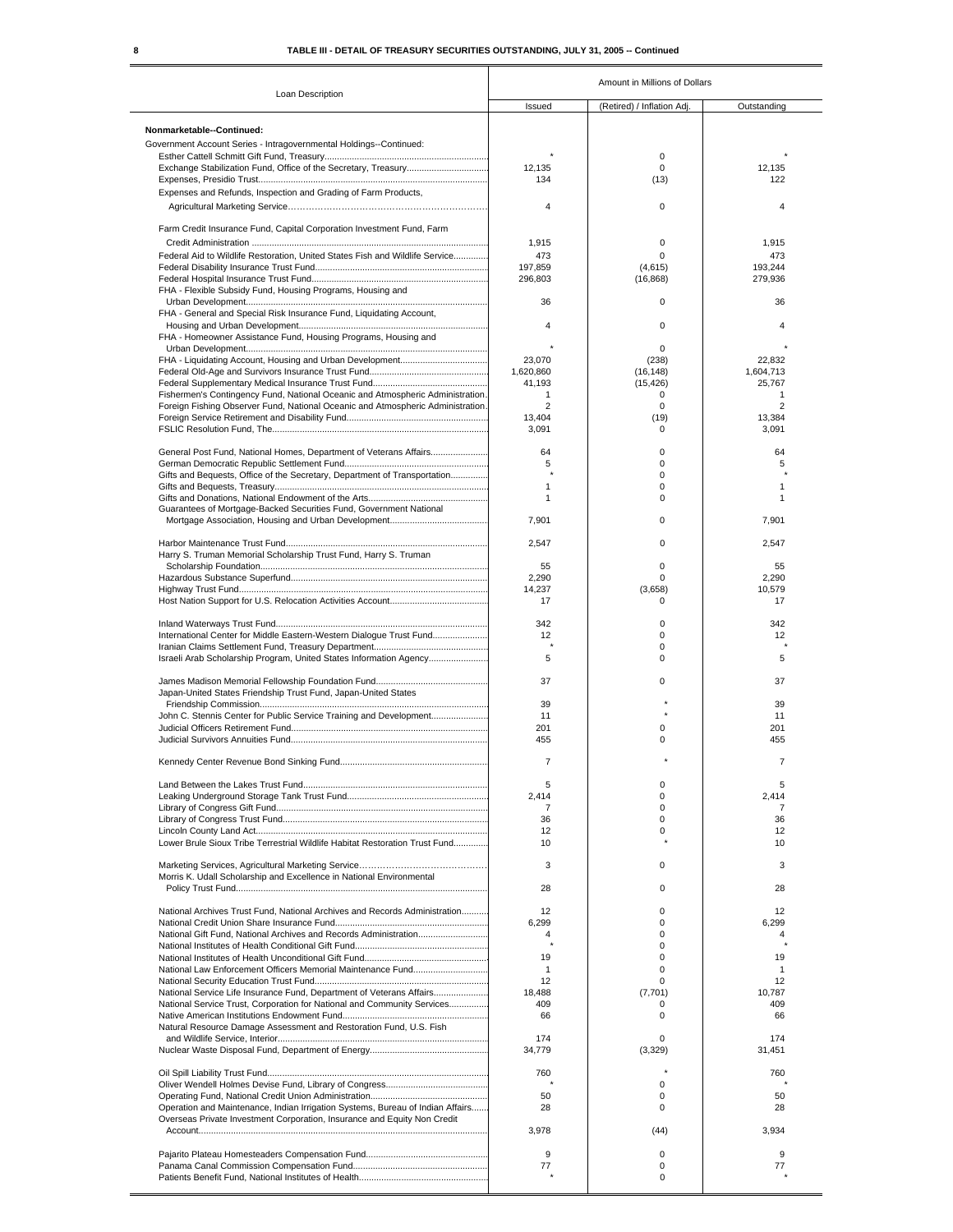| I |  |  |
|---|--|--|
|   |  |  |
|   |  |  |
|   |  |  |

|                                                                                                                                                       | Amount in Millions of Dollars |                            |                      |  |  |  |
|-------------------------------------------------------------------------------------------------------------------------------------------------------|-------------------------------|----------------------------|----------------------|--|--|--|
| Loan Description                                                                                                                                      | Issued                        | (Retired) / Inflation Adj. | Outstanding          |  |  |  |
| Nonmarketable--Continued:                                                                                                                             |                               |                            |                      |  |  |  |
| Government Account Series - Intragovernmental Holdings--Continued:                                                                                    |                               |                            |                      |  |  |  |
| Payments to Copyright Owners, Copyright Office, Library of Congress                                                                                   | 915                           |                            | 915                  |  |  |  |
|                                                                                                                                                       | 29,236                        | (16, 520)                  | 12.716               |  |  |  |
| Perishable Agricultural Commodities Act, Agricultural Marketing Service                                                                               | 5                             | 0                          | 5                    |  |  |  |
|                                                                                                                                                       | 2,210                         | 0                          | 2,210                |  |  |  |
| Power Systems, Indian Irrigation Projects, Bureau of Indian Affairs                                                                                   | 40                            | 0                          | 40                   |  |  |  |
| Public Enterprise Revolving Fund, Office of Thrift Supervision, Treasury                                                                              | 225<br>236                    | 0<br>0                     | 225<br>236           |  |  |  |
| Public Health Service Conditional Gift Fund, Health Resources and Services                                                                            |                               |                            |                      |  |  |  |
|                                                                                                                                                       | 3                             | 0                          | 3                    |  |  |  |
|                                                                                                                                                       |                               |                            |                      |  |  |  |
| Relief and Rehabilitation, Longshoremen's and Harbor Workers' Compensation                                                                            | 845                           | (313)                      | 533                  |  |  |  |
|                                                                                                                                                       | 24                            | 0                          | 24                   |  |  |  |
| Relief and Rehabilitation, Workmen's Compensation Act, within the District of                                                                         |                               |                            |                      |  |  |  |
|                                                                                                                                                       |                               | 0                          |                      |  |  |  |
| Reregistration and Expedited Processing Fund, Environmental Protection Agency                                                                         | 13                            | 0                          | 13                   |  |  |  |
|                                                                                                                                                       | 3                             | 0                          | 3                    |  |  |  |
| Retired Employees Health Benefits Fund,                                                                                                               |                               |                            |                      |  |  |  |
|                                                                                                                                                       | 2<br>27                       | 0<br>0                     | 2<br>27              |  |  |  |
| Revolving Fund for Administrative Expense, Farm Credit Administration                                                                                 | 16                            | (2)                        | 14                   |  |  |  |
|                                                                                                                                                       |                               |                            |                      |  |  |  |
|                                                                                                                                                       | 12,634                        | (460)                      | 12,174               |  |  |  |
| Science, Space and Technology Education Trust Fund, National Aeronautics                                                                              |                               |                            |                      |  |  |  |
|                                                                                                                                                       | 13                            | 0                          | 13                   |  |  |  |
|                                                                                                                                                       | 311                           | 0                          | 311                  |  |  |  |
|                                                                                                                                                       | 1                             | 0                          | 1                    |  |  |  |
|                                                                                                                                                       |                               | 0                          |                      |  |  |  |
| Social Security Equivalent Benefit Account, Railroad Retirement Board<br>South Dakota Terrestrial Wildlife Habitat Restoration Trust Fund             | 1,429<br>75                   | (585)                      | 844<br>75            |  |  |  |
|                                                                                                                                                       | 1,317                         | 0                          | 1,317                |  |  |  |
|                                                                                                                                                       |                               |                            |                      |  |  |  |
|                                                                                                                                                       | 8                             | 0                          | 8                    |  |  |  |
|                                                                                                                                                       | 206                           | 0                          | 206                  |  |  |  |
| Tribal Special Fund, Office of the Special Trustee for American Indians                                                                               | 25                            | 0                          | 25                   |  |  |  |
| Tribal Trust Fund, Office of the Special Trustee for American Indians<br>Trust Fund, The Barry Goldwater Scholarship and Excellence in Education Fund | 25<br>66                      | 0                          | 25<br>66             |  |  |  |
|                                                                                                                                                       |                               |                            |                      |  |  |  |
|                                                                                                                                                       |                               | 0                          |                      |  |  |  |
|                                                                                                                                                       | 55,404                        | (2,608)                    | 52,796               |  |  |  |
|                                                                                                                                                       | 1,383                         | 0                          | 1,383                |  |  |  |
| United States Government Life Insurance Fund, Department of Veterans Affairs                                                                          | 76                            | (30)                       | 46                   |  |  |  |
|                                                                                                                                                       | $\overline{7}$                | 0<br>0                     | $\overline{7}$       |  |  |  |
| Uranium Enrichment and Decommissioning Fund, Department of Energy                                                                                     | 260<br>3,845                  | 0                          | 260<br>3,845         |  |  |  |
|                                                                                                                                                       | 142                           | 0                          | 142                  |  |  |  |
|                                                                                                                                                       |                               |                            |                      |  |  |  |
|                                                                                                                                                       | 2,103                         | 0                          | 2,103                |  |  |  |
|                                                                                                                                                       | 714                           | (283)                      | 430                  |  |  |  |
| Veterans Special Life Insurance Fund, Trust Revolving Fund, Department of                                                                             |                               |                            |                      |  |  |  |
|                                                                                                                                                       | 2,940                         | (992)                      | 1,949                |  |  |  |
|                                                                                                                                                       | 696                           | 0<br>$\Omega$              | 696                  |  |  |  |
|                                                                                                                                                       |                               |                            |                      |  |  |  |
|                                                                                                                                                       | 37                            | 0                          | 37                   |  |  |  |
|                                                                                                                                                       | 3,497,668                     | (210, 093)                 | 3,287,576            |  |  |  |
| Matured Government Account Series - Intragovernmental Holdings <sup>19</sup>                                                                          | 468                           | 0                          | 468                  |  |  |  |
|                                                                                                                                                       | 3,498,136                     | (210,093)                  | 3,288,043            |  |  |  |
|                                                                                                                                                       | 3,564,524                     | (210, 100)                 | 3,354,424            |  |  |  |
| <b>Other Debt:</b>                                                                                                                                    |                               |                            |                      |  |  |  |
|                                                                                                                                                       |                               |                            |                      |  |  |  |
| Not Subject to the Statutory Debt Limit:                                                                                                              |                               |                            | 256                  |  |  |  |
| National and Federal Reserve Bank Notes assumed by the United States on deposit of lawful money for their retirement <sup>16</sup>                    |                               |                            | 65                   |  |  |  |
|                                                                                                                                                       |                               |                            | 178                  |  |  |  |
|                                                                                                                                                       |                               |                            | 11                   |  |  |  |
|                                                                                                                                                       |                               |                            | 510                  |  |  |  |
|                                                                                                                                                       |                               |                            |                      |  |  |  |
| Subject to the Statutory Debt Limit:                                                                                                                  |                               |                            |                      |  |  |  |
|                                                                                                                                                       |                               |                            | 4,552                |  |  |  |
|                                                                                                                                                       |                               |                            | 45<br>$\overline{7}$ |  |  |  |
|                                                                                                                                                       |                               |                            | 4,603                |  |  |  |
|                                                                                                                                                       |                               |                            | 5,113                |  |  |  |
|                                                                                                                                                       |                               |                            |                      |  |  |  |
|                                                                                                                                                       |                               |                            | 3,809,713            |  |  |  |
|                                                                                                                                                       |                               |                            |                      |  |  |  |
|                                                                                                                                                       |                               |                            | 7,887,618            |  |  |  |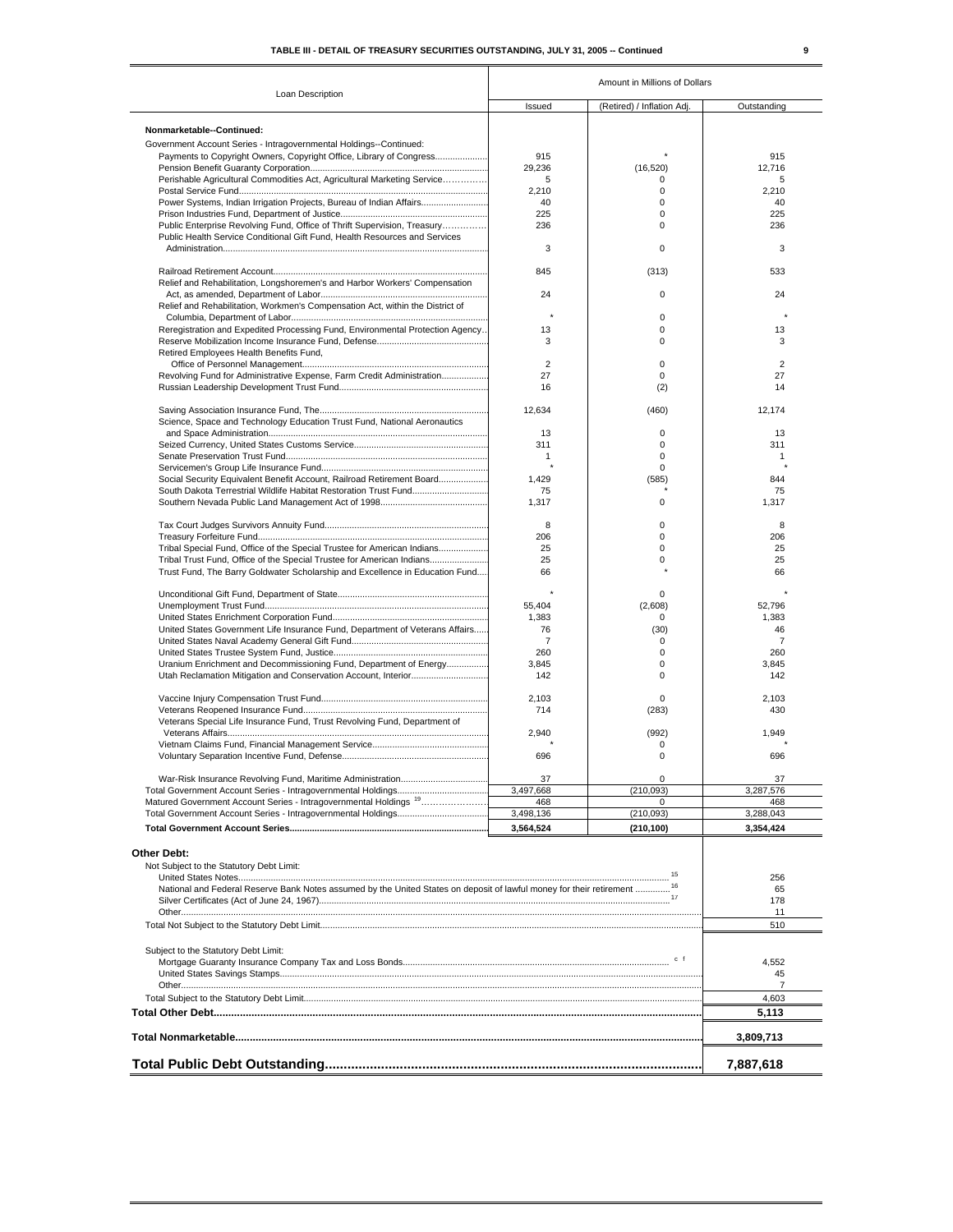# **10 TABLE IV - HISTORICAL DATA, JULY 31, 2005**

|  | (Millions of dollars) |  |
|--|-----------------------|--|
|  |                       |  |

| Comparative by Breakdown      | July 31, 2005          | July 31, 2004          | Sept. 30, 2004         | Sept. 30, 2003         | Sept. 30, 2002         | Sept. 30, 2001         |
|-------------------------------|------------------------|------------------------|------------------------|------------------------|------------------------|------------------------|
| Intragovernmental Holdings    | 4.580.784<br>3.306.834 | 4.267.913<br>3.048.654 | 4,307,345<br>3,071,708 | 3.924.090<br>2.859.141 | 3,553,180<br>2.675.056 | 3,339,310<br>2.468.153 |
| Total Public Debt Outstanding | 7,887,618              | 7,316,568              | 7,379,053              | 6,783,231              | 6,228,236              | 5,807,463              |

### **TABLE V - HOLDINGS OF TREASURY SECURITIES IN STRIPPED FORM, JULY 31, 2005**

| Loan Description                         |         | Corpus<br><b>STRIP</b><br><b>Maturity Date</b> |                          | Amount Outstanding in Thousands |                                           |                                         | Reconstituted          |                    |
|------------------------------------------|---------|------------------------------------------------|--------------------------|---------------------------------|-------------------------------------------|-----------------------------------------|------------------------|--------------------|
|                                          |         | CUSIP                                          |                          | Total<br>Outstanding            | Portion Held in<br><b>Unstripped Form</b> | Portion Held in<br><b>Stripped Form</b> | This Month 18          |                    |
| Treasury Bonds:                          |         |                                                |                          |                                 |                                           |                                         |                        |                    |
| CUSIP:                                   |         | Interest Rate:                                 |                          |                                 |                                           |                                         |                        |                    |
| 912810 DR6<br>912810 DU9                 |         | 10.750                                         | 912803 AG8               | 08/15/05                        | 9,269,713                                 | 5,513,708                               | 3,756,005              | 85,760             |
| 912810 DN5                               |         | 9.375                                          | 912803 AJ2<br>912800 AA7 | 02/15/06<br>11/15/14            | 4,755,916<br>5,015,284                    | 4,136,841                               | 619,075                | 17,000<br>16,000   |
| 912810 DP0                               |         | 11.750<br>11.250                               | 912803 AA1               | 02/15/15                        | 10,520,299                                | 2,202,162<br>9,028,263                  | 2,813,122<br>1,492,036 | 305,280            |
| 912810 DS4                               |         | 10.625                                         | 912803 AC7               | 08/15/15                        | 4,023,916                                 | 3,325,215                               | 698,701                | 359,560            |
| 912810 DT2                               |         | 9.875                                          | 912803 AE3               | 11/15/15                        | 5,584,859                                 | 3,638,618                               | 1,946,241              | 302,600            |
| 912810 DV7                               |         | 9.250                                          | 912803 AF0               | 02/15/16                        | 5,431,754                                 | 5,212,940                               | 218,814                | 4,400              |
| 912810 DW5                               |         | 7.250                                          | 912803 AH6               | 05/15/16                        | 18,823,551                                | 18,396,376                              | 427.175                | 9,600              |
| 912810 DX3                               |         | 7.500                                          | 912803 AK9               | 11/15/16                        | 18,787,448                                | 16,876,755                              | 1,910,693              | 184,120            |
| 912810 DY1                               |         | 8.750                                          | 912803 AL7               | 05/15/17                        | 15,559,169                                | 9,411,432                               | 6,147,737              | 299,800            |
| 912810 DZ8                               |         | 8.875                                          | 912803 AM5               | 08/15/17                        | 10,968,358                                | 7,560,146                               | 3,408,212              | 353,000            |
| 912810 EA2                               |         | 9.125                                          | 912803 AN3               | 05/15/18                        | 6,717,439                                 | 3,719,621                               | 2,997,818              | 239,600            |
| 912810 EB0                               |         | 9.000                                          | 912803 AP8               | 11/15/18                        | 7,174,470                                 | 4,069,439                               | 3,105,031              | 368,200            |
| 912810 EC8                               |         | 8.875                                          | 912803 AQ6               | 02/15/19                        | 13,090,498                                | 7,716,834                               | 5,373,664              | 172,800            |
| 912810 ED6                               |         | 8.125                                          | 912803 AR4               | 08/15/19                        | 18,940,932                                | 17,289,562                              | 1,651,370              | 571,200            |
| 912810 EE4                               |         | 8.500                                          | 912803 AS2               | 02/15/20                        | 9,476,268                                 | 6,058,615                               | 3,417,653              | 242,800            |
| 912810 EF1                               |         | 8.750                                          | 912803 AT0               | 05/15/20                        | 7,582,183                                 | 3,384,150                               | 4,198,033              | 907,520            |
| 912810 EG9                               |         | 8.750                                          | 912803 AU7               | 08/15/20                        | 17,059,306                                | 9,638,159                               | 7,421,147              | 1,026,480          |
| 912810 EH7                               |         | 7.875                                          | 912803 AV5               | 02/15/21                        | 10,075,573                                | 9,205,026                               | 870,547                | 920,200            |
| 912810 EJ3                               |         | 8.125                                          | 912803 AW3               | 05/15/21                        | 10,066,788                                | 5,148,429                               | 4,918,359              | 674,770            |
| 912810 EK0                               |         | 8.125                                          | 912803 AX1               | 08/15/21                        | 9,506,382                                 | 7,126,409                               | 2,379,973              | 1,298,400          |
| 912810 EL8                               |         | 8.000                                          | 912803 AY9               | 11/15/21                        | 30,632,194                                | 16,049,092                              | 14,583,102             | 713,550            |
| 912810 EM6                               |         | 7.250                                          | 912803 AZ6               | 08/15/22                        | 10,127,790                                | 7,095,470                               | 3,032,320              | 143,400            |
| 912810 EN4                               |         | 7.625                                          | 912803 BA0               | 11/15/22                        | 7,423,626                                 | 3,255,368                               | 4,168,258              | 691,200            |
| 912810 EP9                               |         | 7.125                                          | 912803 BB8               | 02/15/23                        | 15,782,061                                | 11,661,149                              | 4,120,912              | 560,200            |
| 912810 EQ7                               |         | 6.250                                          | 912803 BC6               | 08/15/23                        | 22,659,044                                | 19,014,155                              | 3,644,889              | 460,008            |
| 912810 ES3                               |         | 7.500                                          | 912803 BD4               | 11/15/24                        | 9,604,162                                 | 3,862,099                               | 5,742,063              | 522,600            |
| 912810 ET1                               |         | 7.625                                          | 912803 BE2               | 02/15/25                        | 9,509,170                                 | 3,808,669                               | 5,700,501<br>4.469.001 | 454,800<br>113.720 |
| 912810 EV6<br>912810 EW4                 |         | 6.875                                          | 912803 BF9               | 08/15/25                        | 11,187,207                                | 6,718,206                               |                        |                    |
| 912810 EX2                               |         | 6.000<br>6.750                                 | 912803 BG7<br>912803 BH5 | 02/15/26<br>08/15/26            | 12,837,916<br>8,810,418                   | 11,929,272<br>4,610,655                 | 908,644<br>4,199,763   | 201,700<br>834,800 |
| 912810 EY0                               |         | 6.500                                          | 912803 BJ1               | 11/15/26                        | 10,860,177                                | 4,744,160                               | 6,116,017              | 290,800            |
| 912810 EZ7                               |         | 6.625                                          | 912803 BK8               | 02/15/27                        | 9,521,971                                 | 4,635,260                               | 4,886,711              | 318,000            |
| 912810 FA1                               |         | 6.375                                          | 912803 BL6               | 08/15/27                        | 9,196,756                                 | 5,526,467                               | 3,670,289              | 290,400            |
| 912810 FB9                               |         | 6.125                                          | 912803 BM4               | 11/15/27                        | 22,021,339                                | 8,950,763                               | 13,070,576             | 574,800            |
| 912810 FE3                               |         | 5.500                                          | 912803 BP7               | 08/15/28                        | 11,776,201                                | 10,729,129                              | 1,047,072              | 162,900            |
| 912810 FF0                               |         | 5.250                                          | 912803 BV4               | 11/15/28                        | 10,947,052                                | 9,360,596                               | 1,586,456              | 196,000            |
| 912810 FG8                               |         | 5.250                                          | 912803 BW2               | 02/15/29                        | 11,350,341                                | 10,207,945                              | 1,142,396              | 140,400            |
| 912810 FJ2                               |         | 6.125                                          | 912803 CG6               | 08/15/29                        | 11,178,580                                | 9,372,143                               | 1,806,437              | 207,000            |
| 912810 FM5                               |         | 6.250                                          | 912803 CH4               | 05/15/30                        | 17,043,162                                | 9,320,457                               | 7,722,705              | 1,126,016          |
| 912810 FP8                               |         | 5.375                                          | 912803 CK7               | 02/15/31                        | 16,427,648                                | 16,254,448                              | 173,200                | 0                  |
|                                          |         |                                                |                          |                                 | 487,326,921                               | 335,764,203                             | 151,562,718            | 16,361,384         |
| Treasury Inflation-Protected Securities: |         |                                                |                          |                                 |                                           |                                         |                        |                    |
| CUSIP:                                   | Series: | Interest Rate:                                 |                          |                                 |                                           |                                         |                        |                    |
| 912827 2M3                               | Α       | 3.375                                          | 912820 BV8               | 01/15/07                        | 19,335,661                                | 19,335,661                              | 0                      | 0                  |
| 912827 3T7                               | Α       | 3.625                                          | 912820 CL9               | 01/15/08                        | 20,230,179                                | 20,109,844                              | 120,335                | 0                  |
| 912827 4Y5                               | Α       | 3.875                                          | 912820 DN4               | 01/15/09                        | 18,850,860                                | 18,850,860                              | 0                      | 0                  |
| 912827 5W8                               | Α       | 4.250                                          | 912820 EK9               | 01/15/10                        | 13,081,373                                | 13,081,373                              | 0                      | 0                  |
| 912828 CZ1                               | D       | 0.875                                          | 912820 KV8               | 04/15/10                        | 21,550,921                                | 21,550,921                              | 0                      | 0                  |
| 912827 6R8                               | Α       | 3.500                                          | 912820 GA9               | 01/15/11                        | 12,288,047                                | 12,288,047                              | 0                      | 0                  |
| 912827 7J5                               | Α       | 3.375                                          | 912820 GT8               | 01/15/12                        | 6,573,789                                 | 6,573,789                               | 0                      | 0                  |
| 912828 AF7                               | С       | 3.000                                          | 912820 HC4               | 07/15/12                        | 24,887,659                                | 24,887,659                              | 0                      | 0                  |
| 912828 BD1                               | С       | 1.875                                          | 912820 JA6               | 07/15/13                        | 21,178,606<br>22,096,373                  | 21,178,606                              | 0<br>0                 | 0<br>0             |
| 912828 BW9<br>912828 CP3                 | Α<br>D  | 2.000<br>2.000                                 | 912820 JT5<br>912820 KL0 | 01/15/14<br>07/15/14            | 19,597,964                                | 22,096,373<br>19,597,964                | 0                      | 0                  |
| 912828 DH0                               | Α       | 1.625                                          | 912820 LE5               | 01/15/15                        | 19,345,755                                | 19,345,755                              | 0                      | 0                  |
| 912828 EA4                               | D       | 1.875                                          | 912820 LX3               | 07/15/15                        | 9,000,250                                 | 9,000,250                               | 0                      | 0                  |
| 912810 FR4                               |         | 2.375                                          | 912803 CN1               | 01/15/25                        | 28,887,610                                | 28,887,610                              | 0                      | 0                  |
| 912810 FD5                               |         | 3.625                                          | 912803 BN2               | 04/15/28                        | 20,173,237                                | 20,167,227                              | 6,010                  | 0                  |
| 912810 FH6                               |         | 3.875                                          | 912803 CF8               | 04/15/29                        | 23,056,454                                | 22,908,633                              | 147,821                | 0                  |
| 912810 FQ6                               |         | 3.375                                          | 912803 CL5               | 04/15/32                        | 5,489,650                                 | 5,489,650                               | 0                      | 0                  |
|                                          |         | Total Treasury Inflation-Protected Securities  |                          |                                 | 305,624,389                               | 305,350,223                             | 274,166                | 0                  |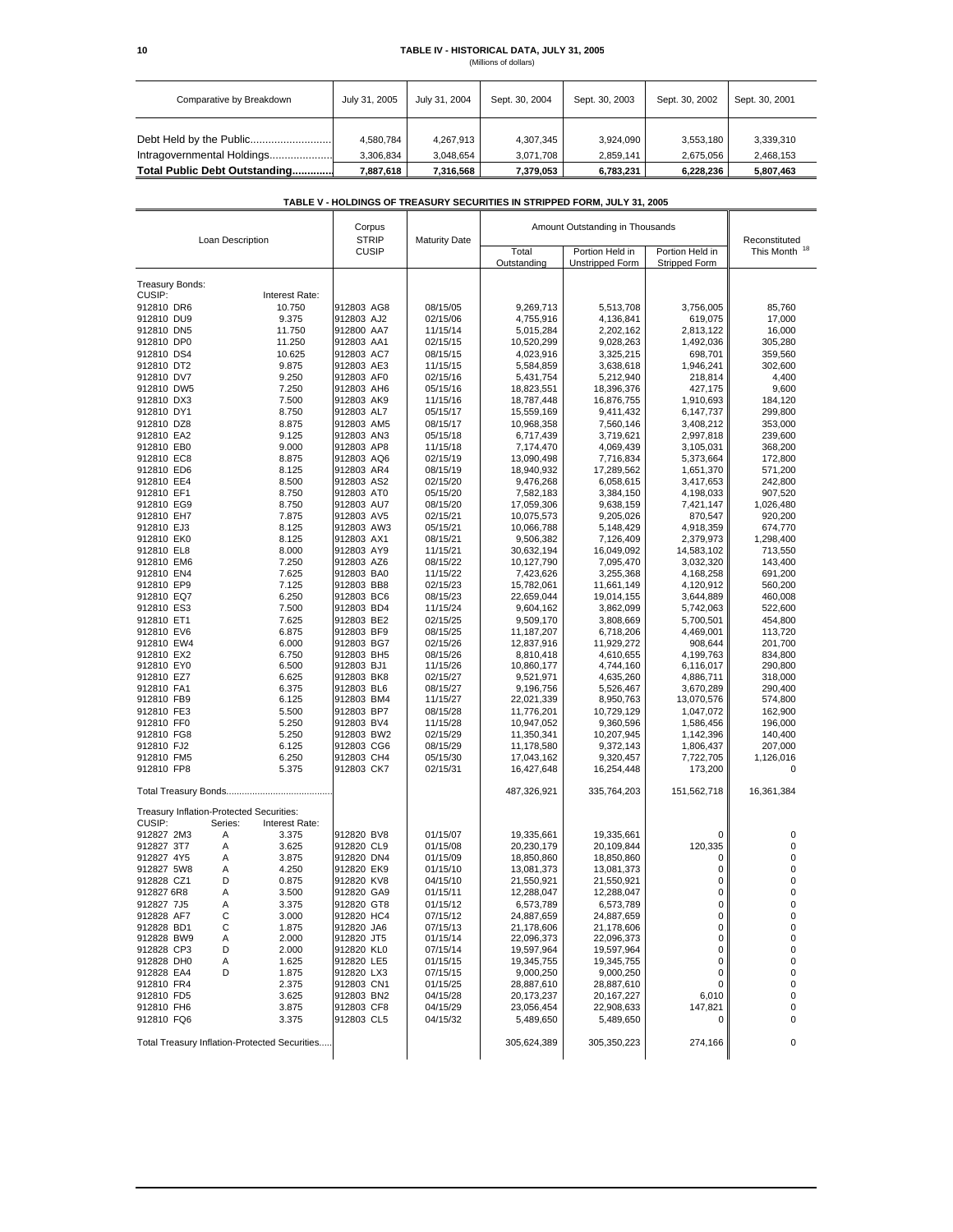| TABLE V - HOLDINGS OF TREASURY SECURITIES IN STRIPPED FORM, JULY 31, 2005 -- Continued<br>11 |         |                                                      |                          |                      |                          |                                 |                     |                   |
|----------------------------------------------------------------------------------------------|---------|------------------------------------------------------|--------------------------|----------------------|--------------------------|---------------------------------|---------------------|-------------------|
|                                                                                              |         |                                                      | Corpus                   |                      |                          | Amount Outstanding in Thousands |                     |                   |
| Loan Description                                                                             |         | <b>STRIP</b><br><b>Maturity Date</b><br><b>CUSIP</b> | Portion Held in<br>Total |                      | Portion Held in          | Reconstituted<br>This Month     |                     |                   |
|                                                                                              |         |                                                      |                          |                      | Outstanding              | Unstripped Form                 | Stripped Form       |                   |
| <b>Treasury Notes:</b>                                                                       |         |                                                      |                          |                      |                          |                                 |                     |                   |
| CUSIP:                                                                                       | Series: | Interest Rate:                                       |                          |                      |                          |                                 |                     |                   |
| 912827 U83<br>912828 BJ8                                                                     | С<br>P  | 6.500<br>2.000                                       | 912820 BP1<br>912820 JF5 | 08/15/05<br>08/31/05 | 15,002,580<br>30,592,178 | 13,938,135<br>30,592,178        | 1,064,445<br>0      | 123,600<br>0      |
| 912828 BL3                                                                                   | Q       | 1.625                                                | 912820 JH1               | 09/30/05             | 31,538,969               | 31,538,969                      | 0                   | 0                 |
| 912828 BN9<br>912827 V82                                                                     | R<br>D  | 1.625<br>5.875                                       | 912820 JK4<br>912820 BQ9 | 10/31/05<br>11/15/05 | 32,368,420<br>15,209,920 | 32,347,620<br>12,885,998        | 20,800<br>2,323,922 | 0<br>398,000      |
| 912827 6N7                                                                                   | F       | 5.750                                                | 912820 FX0               | 11/15/05             | 28,062,797               | 26,910,960                      | 1,151,837           | 0                 |
| 912828 BS8<br>912828 BU3                                                                     | S<br>T  | 1.875<br>1.875                                       | 912820 JP3<br>912820 JR9 | 11/30/05<br>12/31/05 | 32,203,806<br>33,996,270 | 32,203,806<br>33,996,270        | 0<br>0              | 0<br>0            |
| 912828 BX7                                                                                   | κ       | 1.875                                                | 912820 JU2               | 01/31/06             | 32,533,188               | 32,533,188                      | 0                   | 0                 |
| 912827 W81<br>912828 CB4                                                                     | Α<br>L  | 5.625<br>1.625                                       | 912820 BR7<br>912820 JY4 | 02/15/06<br>02/28/06 | 15,513,587<br>34,001,950 | 15,290,627<br>34,000,350        | 222,960<br>1,600    | 82,120<br>0       |
| 912828 CD0                                                                                   | М       | 1.500                                                | 912820 KA4               | 03/31/06             | 34,338,606               | 34,338,606                      | 0                   | 0                 |
| 912828 CF5<br>912827 X80                                                                     | N<br>В  | 2.250<br>6.875                                       | 912820 KC0<br>912820 BS5 | 04/30/06<br>05/15/06 | 34,334,801<br>16,015,475 | 34,334,801<br>14,430,726        | 0<br>1,584,749      | 0<br>33,040       |
| 912827 6X5                                                                                   | Ε       | 4.625                                                | 912820 GG6               | 05/15/06             | 27,797,852               | 27,778,698                      | 19,154              | 0                 |
| 912828 AY6<br>912828 CK4                                                                     | G<br>P  | 2.000<br>2.500                                       | 912820 HV2<br>912820 KG1 | 05/15/06<br>05/31/06 | 22,391,759<br>31,307,947 | 22,383,659<br>31,094,747        | 8,100<br>213,200    | 0<br>0            |
| 912828 CM0                                                                                   | Q       | 2.750                                                | 912820 KJ5               | 06/30/06             | 32,587,733               | 32,587,733                      | 0                   | $\mathbf 0$       |
| 912827 Y55<br>912828 CQ1                                                                     | С<br>R  | 7.000<br>2.750                                       | 912820 BT3<br>912820 KM8 | 07/15/06<br>07/31/06 | 22,740,446<br>31,010,881 | 22,514,046<br>31,010,881        | 226,400<br>0        | 0<br>0            |
| 912828 BF6                                                                                   | н       | 2.375                                                | 912820 JC2               | 08/15/06             | 27,909,346               | 27,688,696                      | 220,650             | 800               |
| 912828 CU2                                                                                   | S<br>T  | 2.375                                                | 912820 KR7               | 08/31/06<br>09/30/06 | 31,814,087               | 31,814,087                      | 0                   | 0                 |
| 912828 CW8<br>912827 Z62                                                                     | D       | 2.500<br>6.500                                       | 912820 KT3<br>912820 BU0 | 10/15/06             | 31,656,294<br>22,459,675 | 31,656,294<br>22,395,675        | 0<br>64,000         | 0<br>0            |
| 912828 CY4                                                                                   | U       | 2.500                                                | 912820 KW6               | 10/31/06             | 29,568,526               | 29,568,526                      | 0                   | 0                 |
| 912827 7F3<br>912828 BP4                                                                     | F<br>J  | 3.500<br>2.625                                       | 912820 GQ4<br>912820 JL2 | 11/15/06<br>11/15/06 | 35,380,129<br>26,535,905 | 34,629,246<br>26,479,985        | 750,883<br>55,920   | 33,100<br>0       |
| 912828 DD9                                                                                   | $\vee$  | 2.875                                                | 912820 LA3               | 11/30/06             | 30,049,344               | 30,049,344                      | 0                   | 0                 |
| 912828 DF4<br>912828 DJ6                                                                     | W<br>M  | 3.000<br>3.125                                       | 912820 LC9<br>912820 LF2 | 12/31/06<br>01/31/07 | 31,951,752<br>29,026,959 | 31,951,752<br>29,026,959        | 0<br>0              | 0<br>0            |
| 912827 2J0                                                                                   | B       | 6.250                                                | 912820 BW6               | 02/15/07             | 13,103,678               | 12,165,048                      | 938,630             | 17,600            |
| 912828 BY5                                                                                   | н       | 2.250                                                | 912820 JV0               | 02/15/07             | 25,469,287               | 25,282,687                      | 186,600             | 0                 |
| 912828 DN7<br>912828 DQ0                                                                     | N<br>P  | 3.375<br>3.750                                       | 912820 LK1<br>912820 LM7 | 02/28/07<br>03/31/07 | 32,007,046<br>32,000,981 | 32,007,046<br>32,000,981        | 0<br>0              | 0<br>$\mathbf 0$  |
| 902828 DS6                                                                                   | Q       | 3.625                                                | 912820 LP0               | 04/30/07             | 31,997,895               | 31,997,895                      | 0                   | 0                 |
| 912827 2U5<br>912828 AC4                                                                     | C<br>Ε  | 6.625<br>4.375                                       | 912820 BX4<br>912820 GZ4 | 05/15/07<br>05/15/07 | 13,958,186<br>24,351,431 | 12,755,589<br>24,297,071        | 1,202,597<br>54,360 | 29,000<br>5,000   |
| 912828 CG3                                                                                   | J       | 3.125                                                | 912820 KD8               | 05/15/07             | 27,564,268               | 26,406,135                      | 1,158,133           | 0                 |
| 912828 DW7<br>912828 DY3                                                                     | R<br>S  | 3.500<br>3.625                                       | 912820 LT2<br>912820 LV7 | 05/31/07<br>06/30/07 | 29,119,184<br>26,664,251 | 29,119,184<br>26,664,251        | 0<br>0              | 0<br>0            |
| 912827 3E0                                                                                   | D       | 6.125                                                | 912820 CA3               | 08/15/07             | 25,636,803               | 23,596,517                      | 2,040,286           | 13,400            |
| 912828 AH3<br>912828 CR9                                                                     | F<br>Κ  | 3.250<br>2.750                                       | 912820 HEO<br>912820 KN6 | 08/15/07<br>08/15/07 | 25,410,844<br>24,673,687 | 25,393,564<br>24,479,587        | 17,280<br>194,100   | 0<br>13,400       |
| 912828 ANO                                                                                   | G       | 3.000                                                | 912820 HK6               | 11/15/07             | 50,619,528               | 49,430,882                      | 1,188,646           | 12,600            |
| 912827 3X8<br>912828 AT7                                                                     | В<br>Ε  | 5.500<br>3.000                                       | 912820 CQ8<br>912820 HQ3 | 02/15/08<br>02/15/08 | 13,583,412<br>27,489,260 | 12,782,557<br>27,339,860        | 800,855<br>149,400  | 34,700<br>0       |
| 912828 DK3                                                                                   | M       | 3.375                                                | 912820 LG0               | 02/15/08             | 23,885,083               | 23,702,283                      | 182,800             | 0                 |
| 912827 4F6<br>912828 AZ3                                                                     | C<br>F  | 5.625<br>2.625                                       | 912820 CY1<br>912820 HW0 | 05/15/08<br>05/15/08 | 27,190,961<br>33,338,446 | 25,667,362<br>33,338,446        | 1,523,599<br>0      | 232,200<br>0      |
| 912828 DT4                                                                                   | N       | 3.750                                                | 912820 LQ8               | 05/15/08             | 26,707,681               | 26,613,881                      | 93,800              | 0                 |
| 912828 BG4<br>912828 BK5                                                                     | G<br>н  | 3.250<br>3.125                                       | 912820 JD0<br>912820 JG3 | 08/15/08             | 21,357,474<br>16,002,177 | 20,758,854<br>15,987,777        | 598,620<br>14,400   | 800<br>0          |
| 912828 BM1                                                                                   | J       | 3.125                                                | 912820 JJ7               | 09/15/08<br>10/15/08 | 15,995,702               | 15,995,702                      | 0                   | 0                 |
| 912827 4V1                                                                                   | D       | 4.750                                                | 912820 DK0               | 11/15/08             | 25,083,125               | 24,746,680                      | 336.445             | 13,600            |
| 912828 BQ2<br>912828 BT6                                                                     | Κ<br>L  | 3.375<br>3.375                                       | 912820 JM0<br>912820 JQ1 | 11/15/08<br>12/15/08 | 18,181,033<br>16,000,028 | 17,940,809<br>16,000,028        | 240,224<br>0        | 0<br>0            |
| 912828 BV1                                                                                   | D       | 3.250                                                | 912820 JS7               | 01/15/09             | 16,002,546               | 16,002,546                      | 0                   | 0                 |
| 912828 BZ2<br>912828 CC2                                                                     | Ε<br>F  | 3.000<br>2.625                                       | 912820 JW8<br>912820 JZ1 | 02/15/09<br>03/15/09 | 17,433,763<br>16,001,063 | 17,300,093<br>15,999,463        | 133,670<br>1,600    | 0<br>0            |
| 912828 CE8                                                                                   | G       | 3.125                                                | 912820 KB2               | 04/15/09             | 16,002,805               | 16,002,805                      | 0                   | 0                 |
| 912827 5G3<br>912828 CH1                                                                     | В<br>н  | 5.500<br>3.875                                       | 912820 DV6<br>912820 KE6 | 05/15/09<br>05/15/09 | 14,794,790<br>18,059,937 | 14,704,490<br>17,766,627        | 90,300<br>293,310   | 28,600<br>18,600  |
| 912828 CL2                                                                                   | J       | 4.000                                                | 912820 KH9               | 06/15/09             | 15,004,754               | 15,004,754                      | 0                   | 0                 |
| 912828 CN8<br>912827 5N8                                                                     | Κ<br>С  | 3.625<br>6.000                                       | 912820 KK2<br>912820 EA1 | 07/15/09<br>08/15/09 | 15,004,962<br>27,399,894 | 14,998,162<br>26,429,278        | 6,800<br>970,616    | 0<br>109,100      |
| 912828 CS7                                                                                   | L       | 3.500                                                | 912820 KP1               | 08/15/09             | 17,294,686               | 17,251,086                      | 43,600              | 0                 |
| 912828 CV0                                                                                   | M       | 3.375                                                | 912820 KS5               | 09/15/09             | 15,005,079               | 15,005,079                      | 0                   | 0<br>0            |
| 912828 CX6<br>912828 DB3                                                                     | N<br>P  | 3.375<br>3.500                                       | 912820 KU0<br>912820 KY2 | 10/15/09<br>11/15/09 | 15,005,091<br>18,751,928 | 14,944,291<br>18,708,328        | 60,800<br>43,600    | 5,800             |
| 912828 DE7                                                                                   | Q<br>Е  | 3.500                                                | 912820 LB1               | 12/15/09             | 15,002,485               | 15,002,485                      | 0                   | 0                 |
| 912828 DG2<br>912827 5Z1                                                                     | В       | 3.625<br>6.500                                       | 912820 LD7<br>912820 EM5 | 01/15/10<br>02/15/10 | 15,004,697<br>23,355,709 | 14,997,897<br>21,970,239        | 6,800<br>1,385,470  | 0<br>68,400       |
| 912828 DL1                                                                                   | F       | 3.500                                                | 912820 LH8               | 02/15/10             | 16,617,068               | 16,616,948                      | 120                 | 0                 |
| 912828 DP2<br>912828 DR8                                                                     | G<br>н  | 4.000<br>4.000                                       | 912820 LL9<br>912820 LN5 | 03/15/10<br>04/15/10 | 15,005,048<br>15,001,494 | 15,005,048<br>15,001,494        | 0<br>0              | 0<br>0            |
| 912828 DU1                                                                                   | J       | 3.875                                                | 912820 LR6               | 05/15/10             | 18,748,844               | 18,436,044                      | 312,800             | 6,800             |
| 912828 DX5<br>912828 DZ0                                                                     | Κ<br>Г  | 3.625<br>3.875                                       | 912820 LU9<br>912820 LW5 | 06/15/10<br>07/15/10 | 14,001,099<br>13,000,529 | 14,001,099<br>13,000,529        | 0<br>0              | 0<br>0            |
| 912827 6J6                                                                                   | С       | 5.750                                                | 912820 FT9               | 08/15/10             | 22,437,594               | 20,861,732                      | 1,575,862           | 164,480           |
| 912827 6T4<br>912827 7B2                                                                     | B<br>C  | 5.000<br>5.000                                       | 912820 GC5<br>912820 GL5 | 02/15/11<br>08/15/11 | 23,436,329<br>26,635,316 | 22,983,589<br>26,210,936        | 452,740<br>424,380  | 15,340<br>325,000 |
| 912827 7L0                                                                                   | в       | 4.875                                                | 912820 GV3               | 02/15/12             | 24,779,838               | 24,730,638                      | 49,200              | 0                 |
| 912828 AJ9                                                                                   | D       | 4.375                                                | 912820 HF7               | 08/15/12             | 19,647,976               | 19,588,376                      | 59,600              | 57,600            |
| 912828 AP5<br>912828 AU4                                                                     | Е<br>Α  | 4.000<br>3.875                                       | 912820 HL4<br>912820 HR1 | 11/15/12<br>02/15/13 | 18,112,742<br>19,498,396 | 18,112,542<br>19,425,156        | 200<br>73,240       | 50,000<br>353,600 |
| 912828 BA7                                                                                   | В       | 3.625                                                | 912820 HX8               | 05/15/13             | 18,253,553               | 18,247,153                      | 6,400               | 56,000            |
| 912828 BH2<br>912828 BR0                                                                     | D<br>Ε  | 4.250<br>4.250                                       | 912820 JE8<br>912820 JN8 | 08/15/13<br>11/15/13 | 33,521,123<br>30,636,844 | 33,497,923<br>30,636,844        | 23,200<br>0         | 0<br>0            |
| 912828 CA6                                                                                   | В       | 4.000                                                | 912820 JX6               | 02/15/14             | 28,081,066               | 28,079,066                      | 2,000               | 0                 |
| 912828 CJ7<br>912828 CT5                                                                     | С<br>Е  | 4.750<br>4.250                                       | 912820 KF3<br>912820 KQ9 | 05/15/14<br>08/15/14 | 27,302,981<br>24,721,634 | 27,138,561<br>24,720,834        | 164,420<br>800      | 0<br>0            |
| 912828 DC1                                                                                   | F       | 4.250                                                | 912820 KZ9               | 11/15/14             | 25,472,536               | 25,472,536                      | 0                   | 0                 |
| 912828 DM9<br>912828 DV9                                                                     | в<br>C  | 4.000<br>4.125                                       | 912820 LJ4<br>912820 LS4 | 02/15/15<br>05/15/15 | 24,214,991<br>24,471,849 | 24,214,991<br>24,471,849        | 0<br>0              | 0<br>0            |
|                                                                                              |         |                                                      |                          |                      |                          |                                 |                     |                   |
|                                                                                              |         |                                                      |                          |                      | 2,256,015,672            | 2,230,984,749                   | 25,030,923          | 2,302,280         |
|                                                                                              |         |                                                      |                          |                      | 3,048,966,982            | 2,872,099,175                   | 176,867,807         | 18,663,664        |